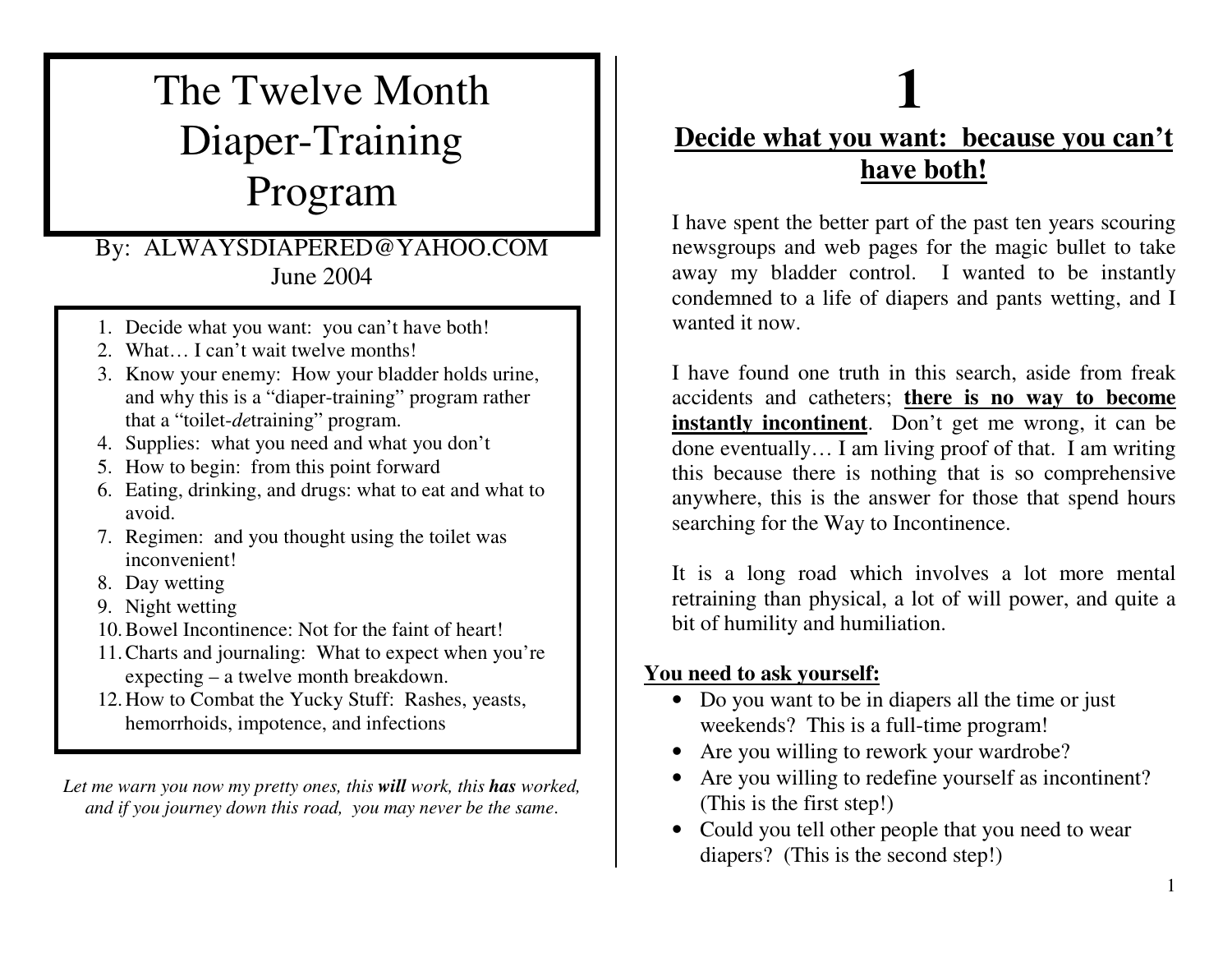- Could you carry a diaper bag with you everywhere you go?
- Could you change your diaper in a public restroom?
- Could you wear them in front of anyone? Not *just* them, under clothes!
- Are you willing to wear diapers at all times, or wet your clothes if you decide to not wear?
- Are you willing to follow a diet?
- Avoid certain foods and drugs?
- Follow a schedule?
- Keep your pubic area completely shaved?
- If you are single, could you tell that new date that you need to wear diapers?
- If you are married, could you tell your spouse "This is it, diapers for me from now on."
- Could you deal with the fact that your body as a whole is going to change over the next year?

IF you answered "no" to any of these, this program may not work for you as it has worked for me. I am on month 14, and I can tell you now as my diaper grows warm as I type, this does work!

## **2What...** I can't wait twelve months!

The truth is, you may have a different result than me, I went into this with no prior bladder problems, no prior training (or detraining) and only a little bit of experimentation with hypnosis files. It took me roughly a year to experience genuine daytime accidents and real bedwetting.

Consider this though; you must decide as the first step that you are now incontinent, and this is a dividing point in your life between what it was <u>before</u> you decided to go back into diapers full time and <u>after</u> the decision. Set a date, maybe for next Monday, and prepare yourself mentally, don't start now. Make a one year calendar; get ready for the ride of your life.

The decision is instantaneous, the results take a while... that's life, kiddo! This means that the second you strap that diaper on and decide to use it, you are "Functionally Incontinent," meaning that you no longer void in the appropriate place, but wherever you are and into whatever you are wearing, be it a diaper or your pants, or the floor if you are naked.

Your body will begin to change after about a week, and will keep changing. Mine is still changing.

#### **Y o u will n otic e:**

- Your bladder will shrink
- Your bladder will spasm (not painfully, it feels sort of like when your arm or foot falls asleep)
- You will experience constipation unless you drink enough water (about a 7 glasses a day to start.)
- You may not wet your bed until the seventh month, but when you start, you won't wake up anymore when you d o, a n d y o u will h a v e th e b est sle e p o f y o u r life
- Your bowels will synchronize to your eating habits and you will find that you will void about three times a day... about an hour after eating—like a baby does!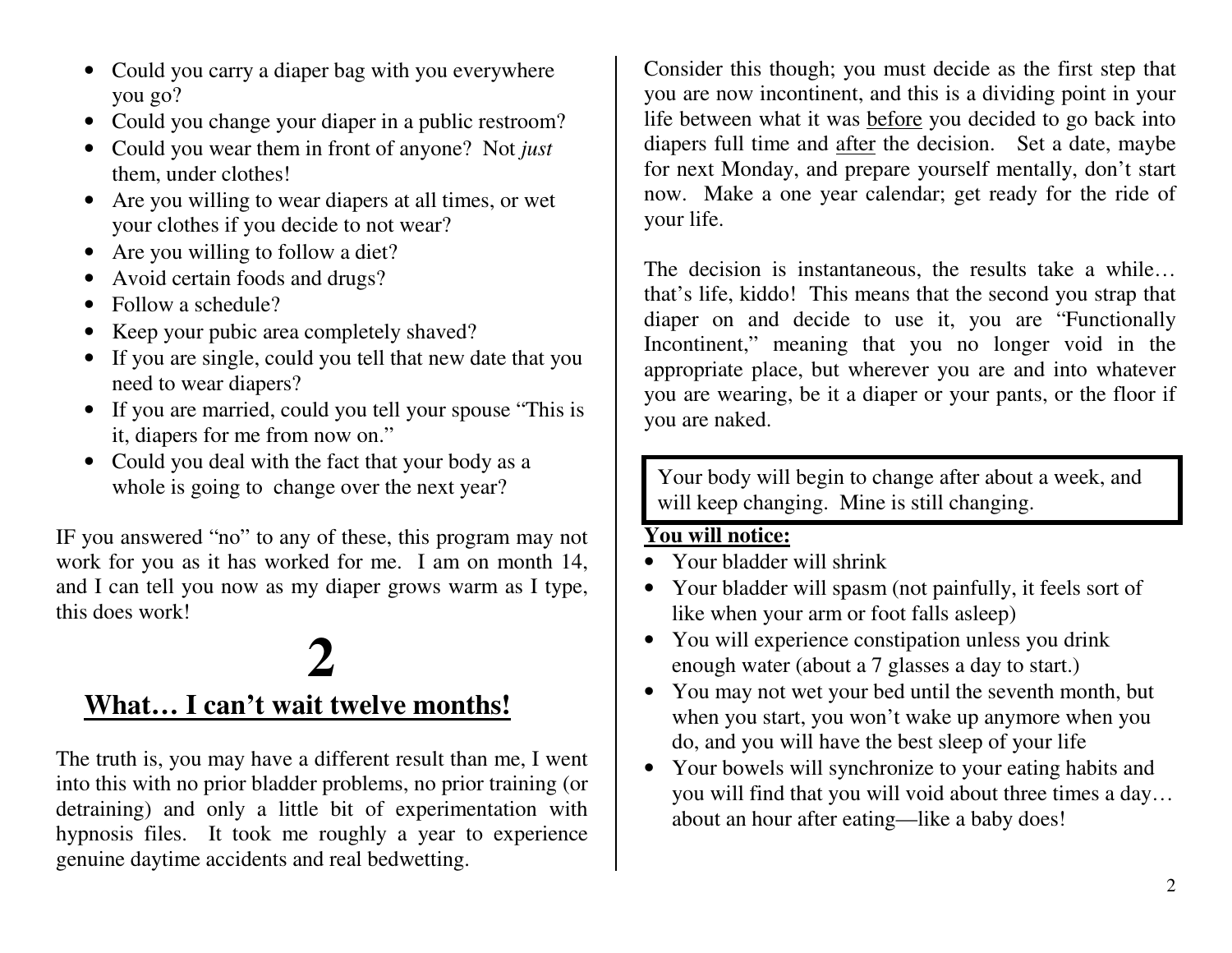# **3**

### **<u>Know your enemy:</u>** <u>How your bladder holds urine, and why this</u> <u>is a "diaper-training" program rather that a</u> **" t oile t-***de* **t r ainin g " p r o g r a m.**

### **TheBrainPart istheHardesttoRetrain!**

You have been trained, and your training has been reinforced for as many years as you have been using the bathroom in the conventional way. The skill of toilet training is held in your *muscle memory*.

And so you are not *untriaining*, you are <u>retraining</u>, or relearning. This can be called a "diaper-training" program rather that a toilet detraining program.

What does it mean to learn "diaper-training?"

In "diaper-training or diaper learning," part of that learning means *memorizing* how to use diapers, not waiting to void u ntil y o u fin d a toilet, <sup>o</sup> r e v e n p a yin g c o nscio us c o ntr ol to your wetting patterns. It is a *conscious replacement* of one pattern with another. You have spent your entire life doing something one way, you need to replace it, not forget it.

People can quit smoking or using drugs, you can quit using the toilet!

But *how* does this memorizing take place?

At first, you need to concentrate in order to make yourself wet your diapers, you may need to stand in front of a toilet or even sit on it in order to wet. You need to stand and move in just the right way at first, notice how the voiding p rocess works. What y ou're le arning is *p recision*, a ndy ouwill need months and months of it to learn the difference, practice until it seems totally normal, and then stop paying attention to when you are doing it!

But after a while, the "feeling-thinking-doing" gradually becomes "feeling-doing," and then just "doing" because your muscles seem to "know" and "remember" just what to do. What you're learning now is *a new pattern*, i.e. how to perform the task carefully, quickly, and not thinking about it. T h at's *m u s cle m e m o ry*.

Scientists call this "kinesthetic memory" or "neuro-muscular facilitation" and they speak of "sensory-motor" learning, since you are combining sensing *input*, i.e. what you feel with your muscles and bladder, with motor *output*, i.e. what you do with your body.

Of course, during the "drill-and-practice", your muscles aren't really memorizing anything (since all memories are stored in your brain). Instead, what you feel with your body is interpreted by your brain in the form of nerve signals to your muscles to make your body move.

Now by making the same movements in response to the same physical cues over and over again, the associated nerve-muscle connections gradually become more *effective*,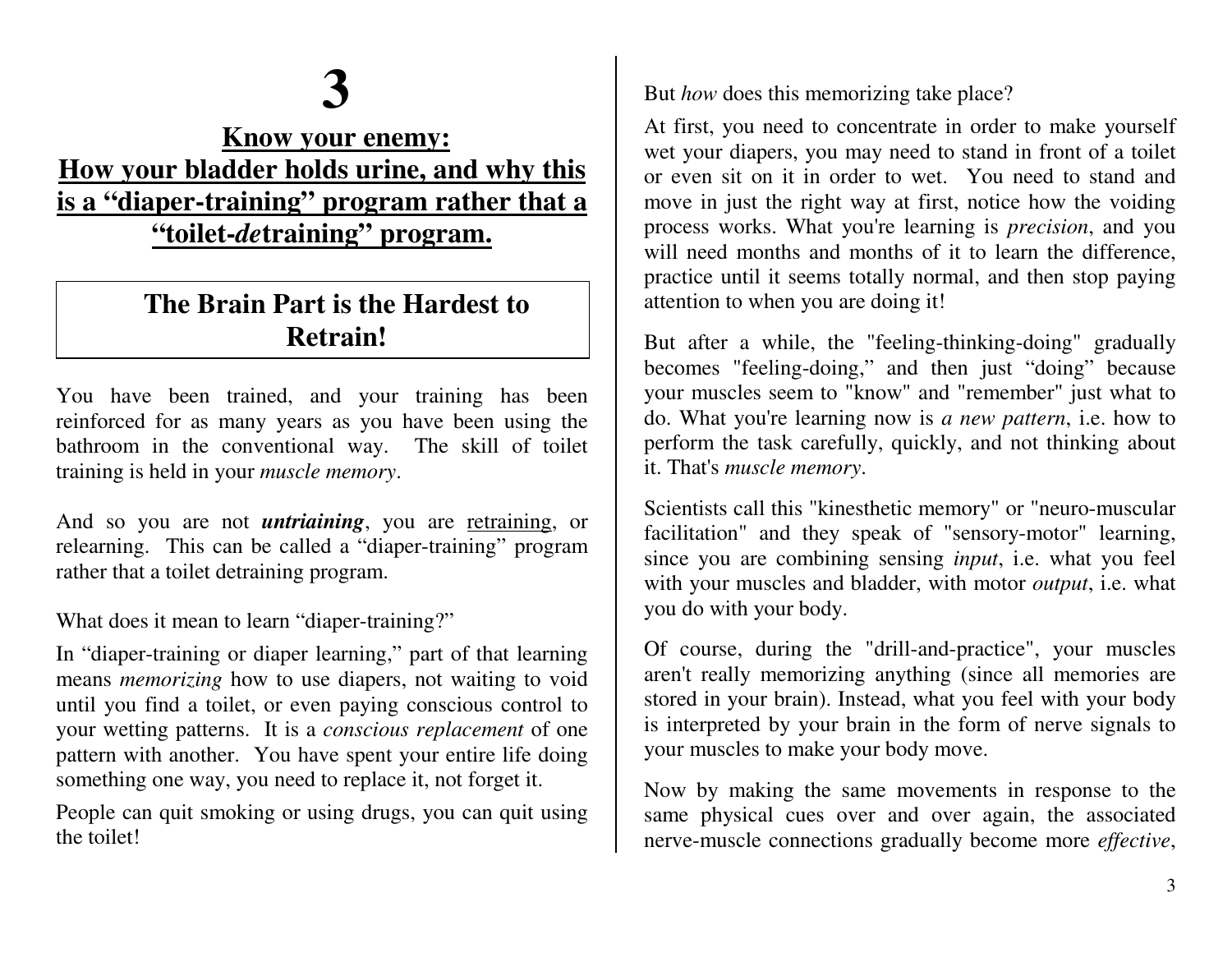i.e. the transmission of the signals becomes more effective, and this is how the "thinking" in the "feeling-thinkingdoing" is gradually replaced by "feeling-doing" by muscle memory.

#### **Conquer the Brain, and the Body Will Have to Follow!**

The organs, tubes, muscles, and nerves that work together to create, store, and carry urine are the urinary system. The urinary system includes two kidneys, two ureters, the bladder, tw o sp hincter muscles, <sup>a</sup> nd th eur ethr a.

The bladder is a hollow muscular organ shaped like a balloon. It sits in your pelvis and is held in place by ligaments attached to other organs and the pelvic bones. The bladder stores urine until you are ready to go to the bathroom to empty it. It swells into a round shape when it is full and gets smaller when empty. If the urinary system is healthy, the bladder can hold up to 16 ounces (2 cups) of urine comfortably for 2 to 5 hours.

Circular muscles called *sphincters* help keep urine from leaking. The sphincter muscles close tightly like a rubber band around the opening of the bladder into the *urethra*, the tube that allows urine to pass outside the body.

The problem I have seen is that everyone wants to stop these from working all together. What this method does is to train them to be lazy at first, and then stop working eventually. You create a new habit. You can't force yourself to wear diapers, but you can create a habit so strong that it would be lik e with d r a w al to q uit.

Nerves in the bladder tell you when it is time to urinate (empty your bladder). As the bladder first fills with urine, you may notice a feeling that you need to urinate. The sensation to urinate becomes stronger as the bladder continues to fill and reaches its limit. At that point, nerves from the bladder send a message to the brain that the bladder is full, and your urge to empty your bladder intensifies.

When you urinate, the brain signals the bladder muscles to tighten, squeezing urine out of the bladder. At the same time, the brain signals the sphincter muscles to relax. As these muscles relax, urine exits the bladder through the urethra. When all the signals occur in the correct order, normal urination occurs.

## 4**<u>Supplies: what you need</u> a ndw h a t y o u d o n't**

Day One Purchases: (things you really should have)

- a bottle of baby lotion
- $\bullet$ a bottle of baby powder
- $\bullet$ 3 p a c ks o f dia p e r pins
- 2 packs of **size 6** cheap toddler diapers (trust me!)
- diaper rash cream
- a large sports bottle.
- **five** packs of Assurance fitted briefs (*not* Depend) three that is your size and two that are the next size up
- A briefcase or backpack (to be used as a diaper bag)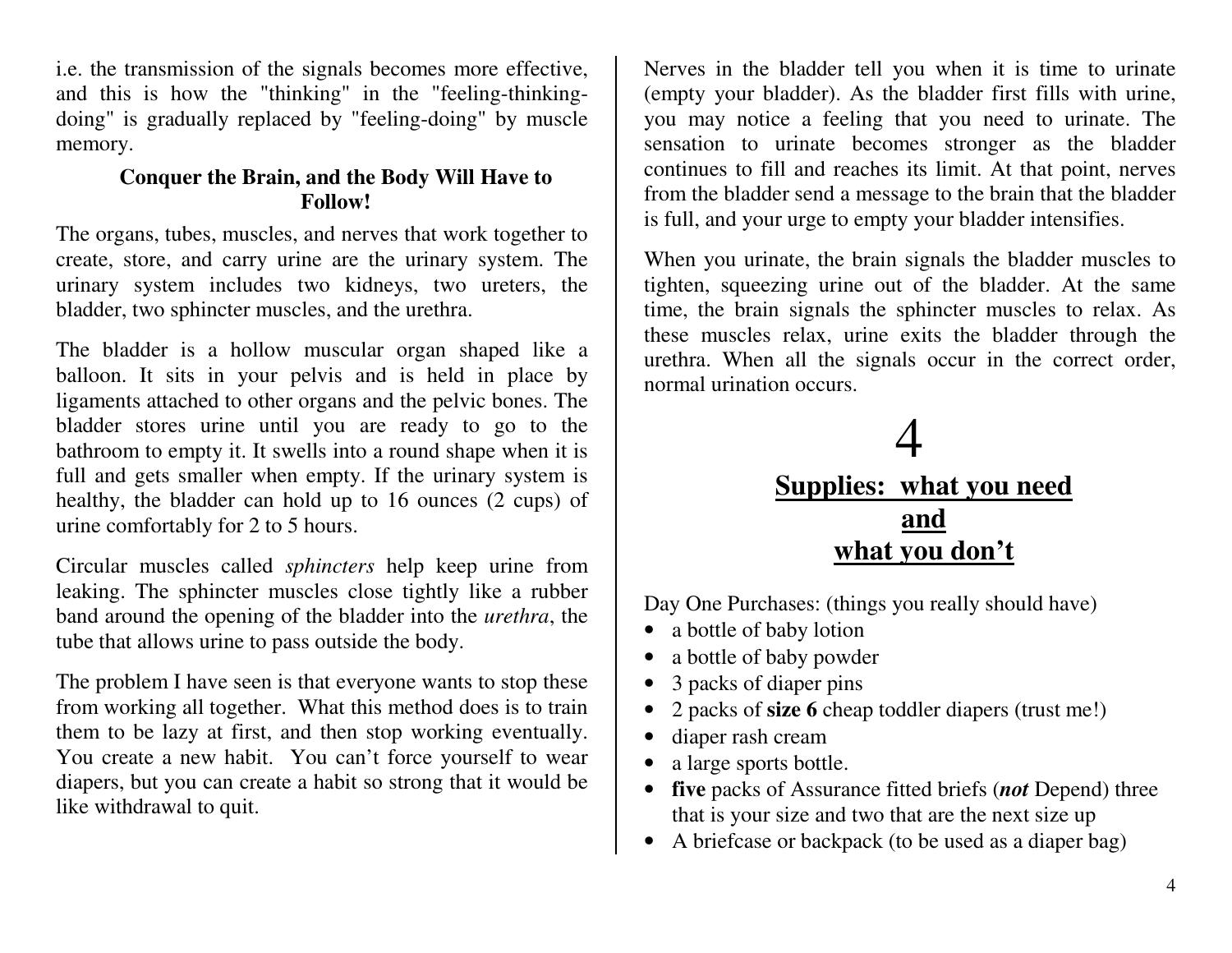- $\bullet$ A package of diaper wipes.
- $\bullet$ A bottle of cheap conditioner
- $\bullet$ A pack of disposable razors
- $\bullet$ A lo ofah
- $\bullet$ Two diaper pales
- $\bullet$ A plastic mattress cover

Other good things to have would be

- $\bullet$ a su p ply o f old to wels
- some extra-extra large tank top undershirts
- $\bullet$ a good supply of ivory soap or baby magic

Later today, go online to a web page that sells adult plastic pants, you will need about 14 pair to begin. I like AC medical because they are cheap, honest, discreet, and Canadian. (Four really good points, eh?) You can find pants for about 3 dollars each. I think they are #152 on the list.

- Don't waste your money on the commercial hypnosis tapes unless you have proven that hypnosis works for you.
- $\bullet$ Don't spend more than five dollars a pair for plastic pants
- Don't bother with expensive brands of diapers like Depends
- Don't fool with catheters or other types of 'bottomstretchers,' all you will do is hurt yourself or give y o u rself a n in fe ctio n.

You will use a hypnosis file, but it will be a free<br>FIRST DAY list from chapter 4 download. It is a reinforcer rather than the sole creator of y our incontinence.

#### **Definitely do this thefirst week!**

You will want to have a stereo system near your bed, preferably with the speakers on either side of your pillow. Purchase a nature CD with either rain or running water and play it as you sleep, this will help with the bedwetting part of the program.

I have not had any success with separating day wetting from night wetting. This is an all or nothing program, but once again... it really works!

# **5**

### **<u>How to begin: from this point forward</u>**

So, you've decided to go forward, and to go into diapers for good, you are now officially incontinent. Remember that part about the two parts of your life, the before and after? This is now the after. Everything you do from now on, everywhere you go, anytime besides bathing and changing, y o u will b e in a diap e r.

#### If you are really serious, follow these steps to begin when you first wake up on the day of your new life:

- 1. Drink at least 16 oz of coffee with breakfast (two cups) and another 80z glass of water before you leave your house. (if you don't eat breakfast, you will need to start!)
- 2. Do not use the toilet.
- 3. Go to the nearest Wal-Mart and purchase the entire FIRST DAY list from chapter 4.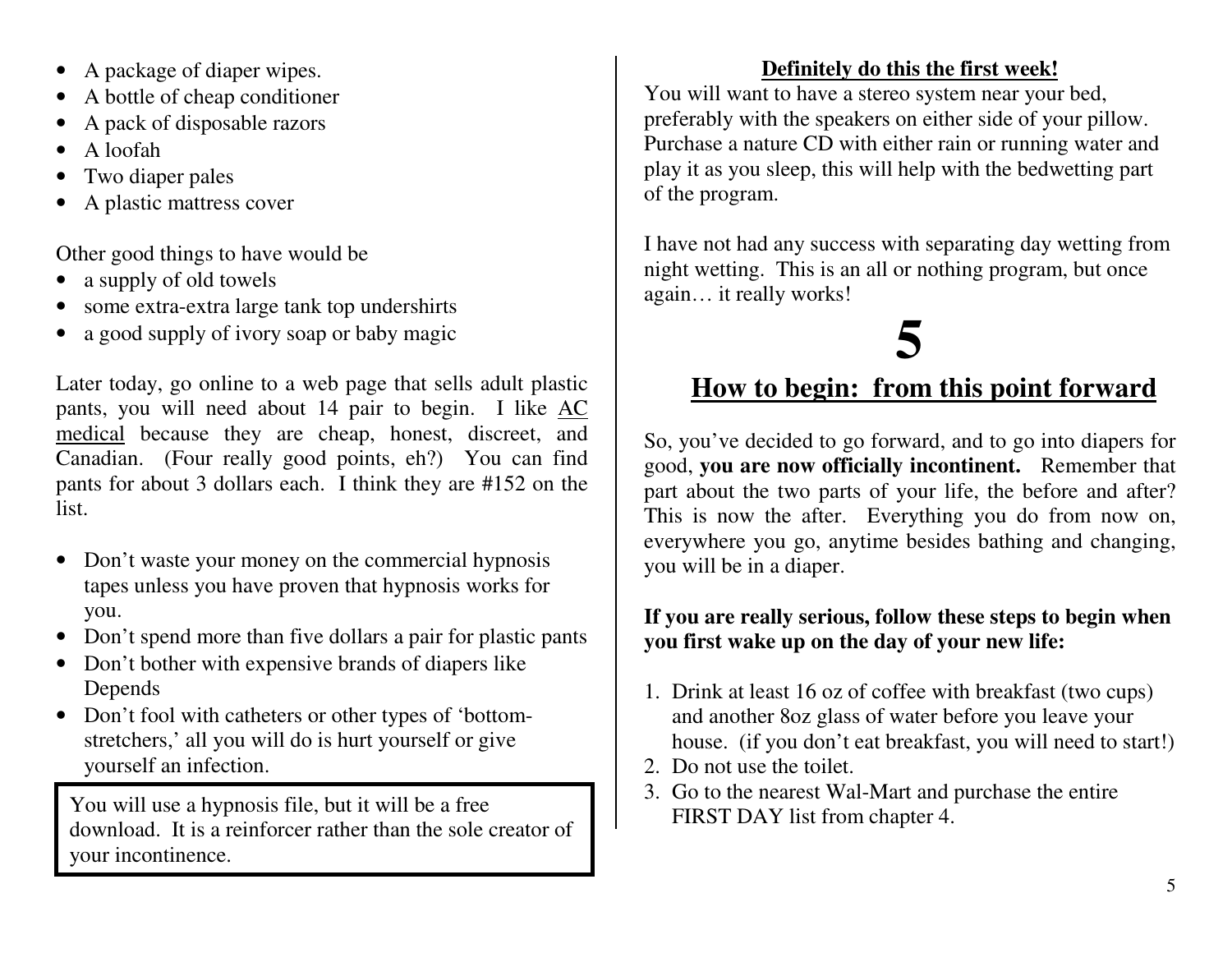- 4. Go to the line that is longest with the register that has the cutest member of the opposite sex working on it, go during peak hours. (Yes, I am serious, you need these now, remember? Get over yourself! Most people don't notice anything past their own limited scope of existence, you need to remember this! You could walk though Wal-Mart in a shirt and diaper, and most folks wouldn't notice if you were pushing a cart.) More on this later on.
- 5. When you go home, get out a pair of big scissors and ALL of your Big-Boy or Big-Girl underwear and begin to shred them (yes, I am completely serious about this too.) Then throw them in the trash and forget them, that time in your life is done.
- 6. Put on a diaper, then immediately put on another diaper over the first one and get out all of your pants, shorts, skirts, and anything else you may use to cover your bottom half and begin trying them on. Make two piles, those that fit with two diapers on (comfortably enough to g et y our fing er in th ewaistline) <sup>a</sup> nd th ose that don't.
- 7. Take the *doesn't-fit-anymore* pile to the local Good Will. (Yes, I'm completely serious!) Why would you keep clothes that you can't wear anymore?
- 8. Go to the Warp My Mind website and download the incontinence files. (www.warpmymind.com) There are two good files, one for bedwetting and one for daytime w ettin g.
- 9. T ell y o u r wife, h usb a n d, girlfrie n d, b u d dies, d o cto r, b oss, that you have been having bladder troubles and you will be wearing diapers for your own good from now on.

#### <u>Why the heck would I tell anyone I wear diapers?</u>

Consider this, you *DO* wear diapers now, it's the truth! Own that bit of information, and you can volunteer it to whoever you want, and they will become part of your checks and balances system.

If your boss knows you wear diapers, would you go to work and use the toilet, risking being caught? "I thought you wore diapers, Johnson!" That would make you a liar, <sup>n</sup> ow, w ouldn't it?

And what about your girlfriend? You wear diapers, and you told you her that you wear diapers, why are you bareassed now? I thought you needed diapers, put one on!

#### What's your reason for the sudden change? You never *n e e de d th e mb efo r e!*

While personal preference isn't socially acceptable yet, personal hygiene is. You obviously have a wetting problem or you wouldn't be wearing them now, would you?

Or maybe you did wear them and never told anybody about it until now. Think of a good cover story in case you get 20 questions, or just say "I just wanted to start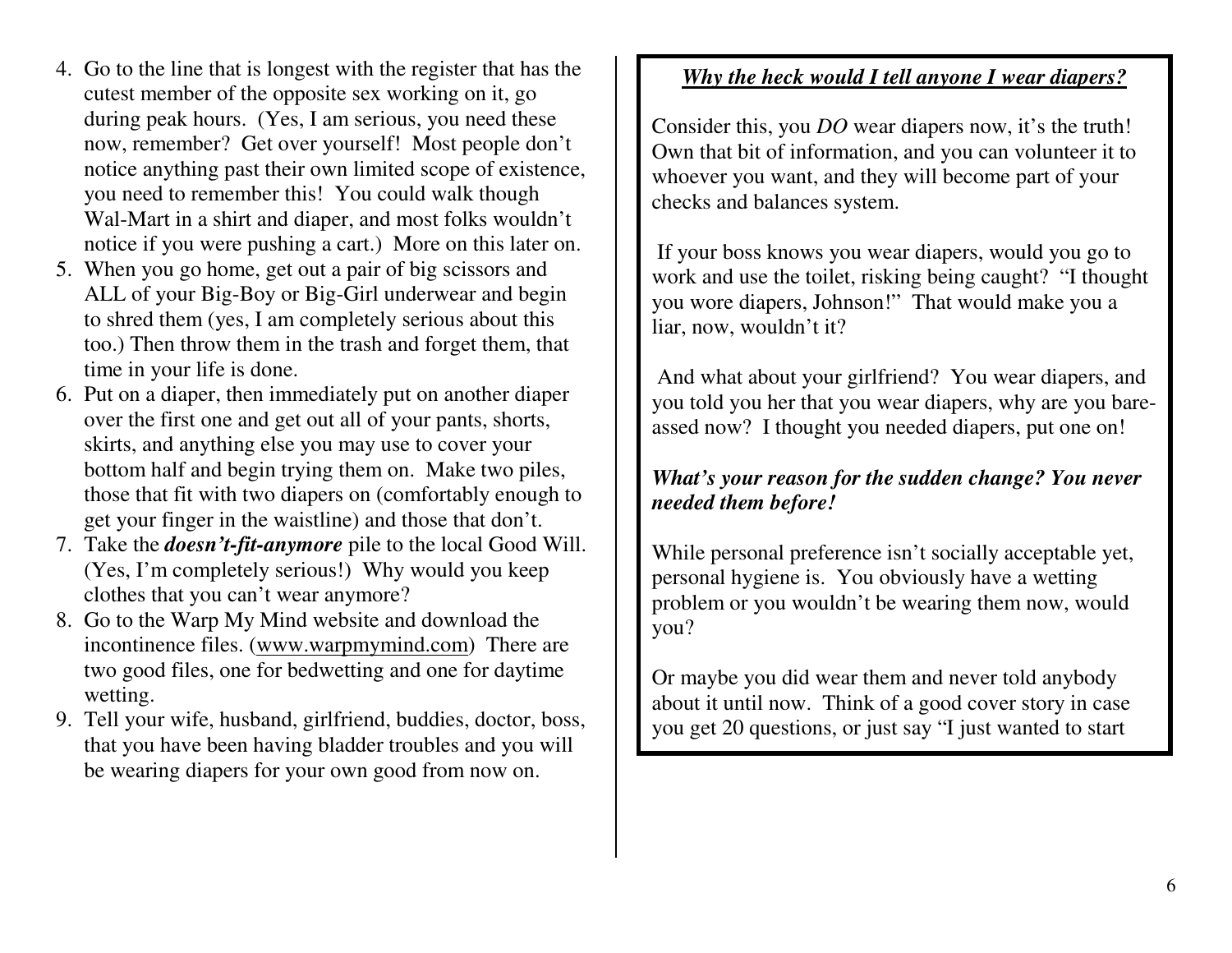wearing diapers, you got a problem with that?"

#### *Go s e e a do cto r ? Get lo st! I'mfin e.*

And if you do go to see a doctor, they won't find anything, but that doesn't mean jack... there are thousands of incontinent people who have no clue why they are that way, and the doctors are just as clueless!

- 10. Make signs to remind yourself of your goal. If you don't want anyone to know, try simple phrases like "remember your goal." That works.
- 11. Keep one of the diaper pins on your belt buckle or pants, key chain, etc. to serve as a visual reminder of your newly incontinent and diapered state. (this really does work)
- 12.Post a calendar somewhere that will map out the next year.
- 13. Use the extra large t-shirts to make yourself makeshift "onesies" by sewing the front and back together leaving leg holes. You can wear these over your diaper and under your outer clothes to keep you from cheating. You will need to step into them and pull them up, then loop your arms through the tank top.
- 14.If you haven't wet your diaper yet, do it now.

It's important to remember the part about the muscle memory, if you miss when practicing basketball you don't give up forever, you pick up the ball and keep going. That works the same way here.

If you forget, or are weak and start using the toilet again, don't quit, just put the diaper back on and start again!

## **6**

## <u>Eating, drinking, and drugs: what to eat</u> **a n d w h a t t o a v oid.**

What you put into your body makes a world of difference! Some of the avoid-foods make the prostate swell, some (like the milkshake) contain clay that will constipate, and others like the salt and MSG make you retain water.

These foods alone will not cause incontinence alone, but they will free your systems and make them flow much better! Your body changes will happen much faster if you follow this diet.

Remember, you want the path of least resistance, this is that p ath! E at well!

## **You should avoid:**

- •Extra salt
- Red meat
- Cotton seed oil
- Too much junk food (Twinkies, soda pop, candy bars)
- White bread
- •McDonalds Milkshakes
- Antihistamines containing Diphenhydramine HCL
- Beer before bedtime
- Foods with MSG (oodles of noodles, Doritos, etc)
- Painkillers (to a point, if you have a headache, try water first)
- Laxatives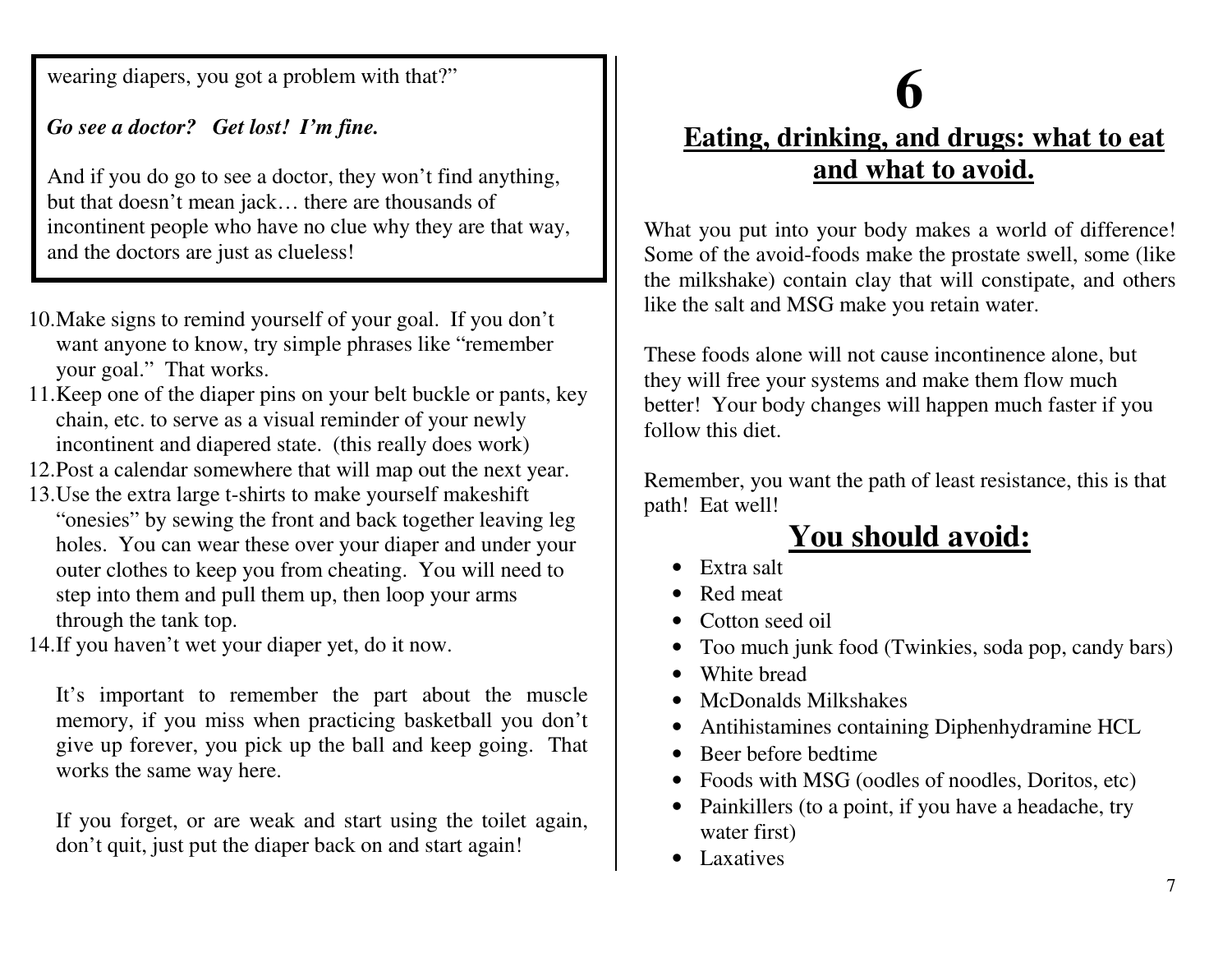- $\bullet$ Diet soda or anything containing aspartame
- •Gatorade
- Cigarettes (if you can't or won't quit, it isn't detrimental, but it will be a lot easier if you do!)

## <u>**You should start eating:**</u>

- •A p ples
- •Bananas
- •Drink Pedialyte or an electrolyte solution (for hot days)
- $\bullet$ Dark Chocolate (not the milk chocolate, the real stuff)
- $\bullet$ Bran cereal or oat cereal (cheerios or frosted mini wheats)
- Yogurt
- $\bullet$ Olive oil
- $\bullet$ Blackberries (you can buy these frozen in bags at the local supermarket) and fresh strawberries
- $\bullet$ Cranberry juice
- $\bullet$ Wheat bread
- $\bullet$ Herbal tea (specifically **catnip**—not cat*mint*)
- WATERMELON (this is an absolute necessity for the bedwetting portion)
- $\bullet$ Water, water, water!
- $\bullet$ Honey
- $\bullet$ Almonds (esp ecially men)
- $\bullet$ Zinc supplement

The following diet changes will make your stools softer and make you less likely to be constipated. In addition to this, the body will adjust to the change of not holding urine by voiding more frequently, and as your bladder holds less, the re-absorption of liquid will drastically decrease.

You will be flushing more toxins out this way, though, so ir onically by making y ourself incontinent and sh rinking your bladder, you may have the healthiest digestive and urinary tract of your entire life!

Some of these foods that you will start eating will relax your bladder and sphincter; some will help your bowels g o b a c k to th e a uto matic v oid syste m it use d wh e n y o u were a baby.

The point is that this diet will change your body by making you void more frequently and by relaxing the muscles that hold and retain your urine and feces.

The toilet trained individual retains a certain amount of liquid in the bowel to keep the stool soft, for the first few weeks, you will likely be a bit constipated because your water balance will be thrown off. The fruit will provide a n e xtr a liq uid so u r c e.

## **7**

## <u>**Regimen: and you thought using the toilet**</u> **was inconvenient!**

Okay, we're down to the wire now—this regimen is important-- really, really important! This will make the difference, and although some of it will seem new-age and strange to you, rest assured that it works!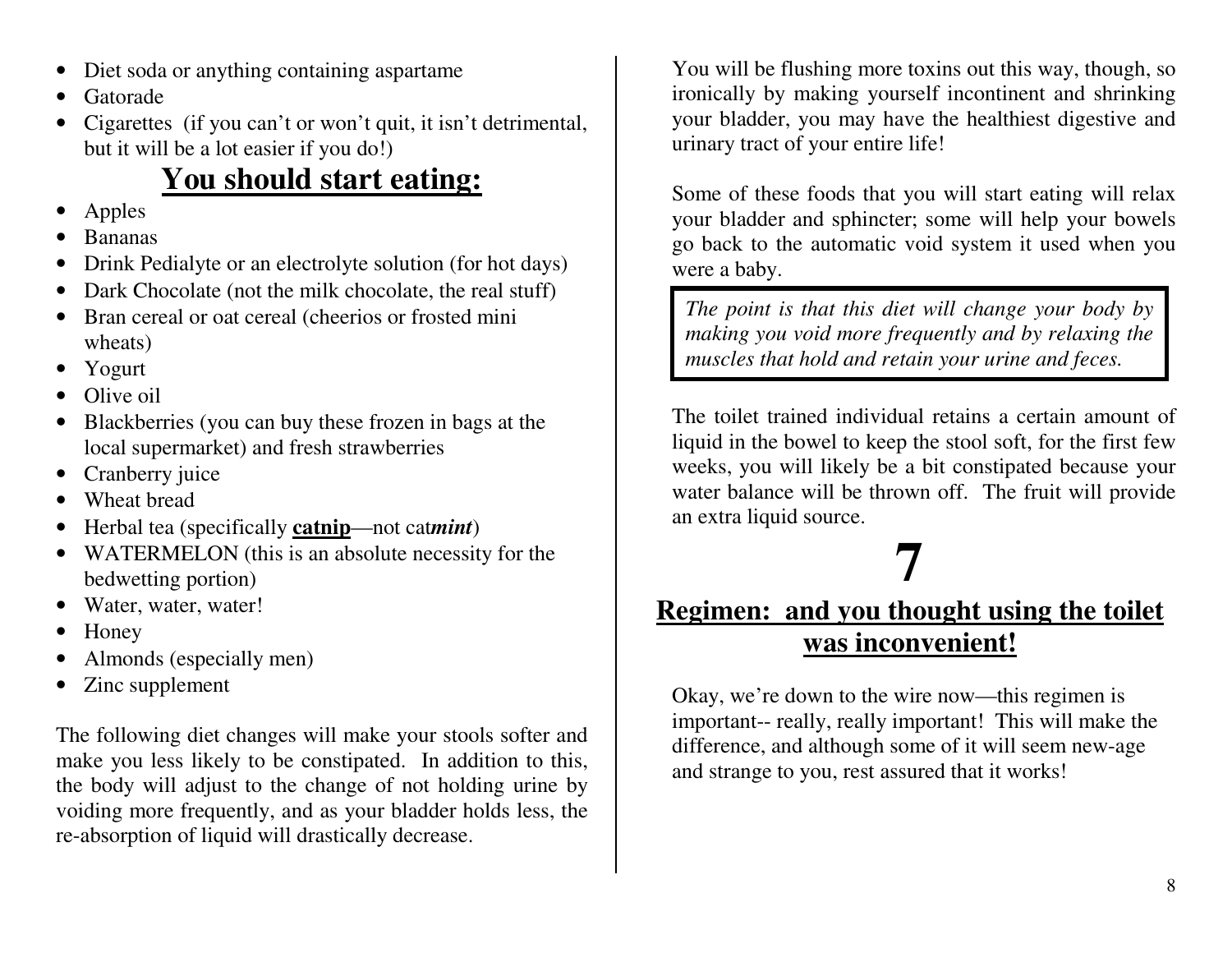#### **Basic Behavior:**

- 1. You are <sup>a</sup> diaper wearer now, if you can't say it and accep<sup>t</sup> it as truth, you may as well stop now. This acceptance is the core of your training. There is no going back… remember the point about your life being divided into two parts, before this and after. You are living in the *after* par<sup>t</sup> now, Remember that!
- 2. Let your bladder empty at the first signal that it is filling. Never, never, never hold your urine. Even if you are afraid you will leak. This is an important par<sup>t</sup> of the training, and it requires lots of practice, so don't ge<sup>t</sup> frustrated!
- 3. The most important par<sup>t</sup> of this program is to retrain your basic habit of voiding, and so you *must always be diapered*! SPEND AT LEAST 2 of your waking hours wearing only <sup>a</sup> diaper on your bottom half… no pants, no underwear… just <sup>a</sup> diaper. (plastic pants are okay) If that means an hour in the morning and an hour before bed… do it! You need to redefine yourself as <sup>a</sup> diaper wearer, so does everyone else. And if you are <sup>a</sup> male, you need the extra coolness on your testes to keep them healthy.

#### *4. Before you go to bed, listen to the incontinence hypnosis file.*

5. When you are sleeping, play the rain or river sounds on your stereo… pu<sup>t</sup> the disc on repea<sup>t</sup> for the entire night.

- 6. Find <sup>a</sup> place FAR away from the bathroom for your diapering supplies, mine are in the bedroom, but <sup>a</sup> closet or a place in the basement would be good too.
- 7. Place <sup>a</sup> diaper pail by your changing area and one *by* the bathroom or shower area, *not in* the bathroom. If you have <sup>a</sup> shower somewhere else besides the bathroom, use that and don't go in there at all.
- 8. Never change your diaper in the bathroom if you can avoid it… you need to stop associating the bathroom with using <sup>a</sup> toilet.
- 9. Pack your diaper bag with at least one day's worth of diapers (about 5) and just as many size 6 toddler diapers. These will be used as liners. NEVER leave home without it!
- 10.Whenever you diaper, place <sup>a</sup> smaller diaper inside over the spo<sup>t</sup> where you urinate (women in the hourglass par<sup>t</sup> of the diaper, men in the front. After about two hours, you can just reach in and pull the full liner out and dispose of it. Cool, eh?
- 11. Concentrate on urinating whenever you take <sup>a</sup> sip of water, you will be able to eventually retrain your body systems to be sensitive to "balancing" -- this is when you void while drinking, or have <sup>a</sup> bowel movement shortly after <sup>a</sup> large meal. This is the natural state of your digestive and urinary tract!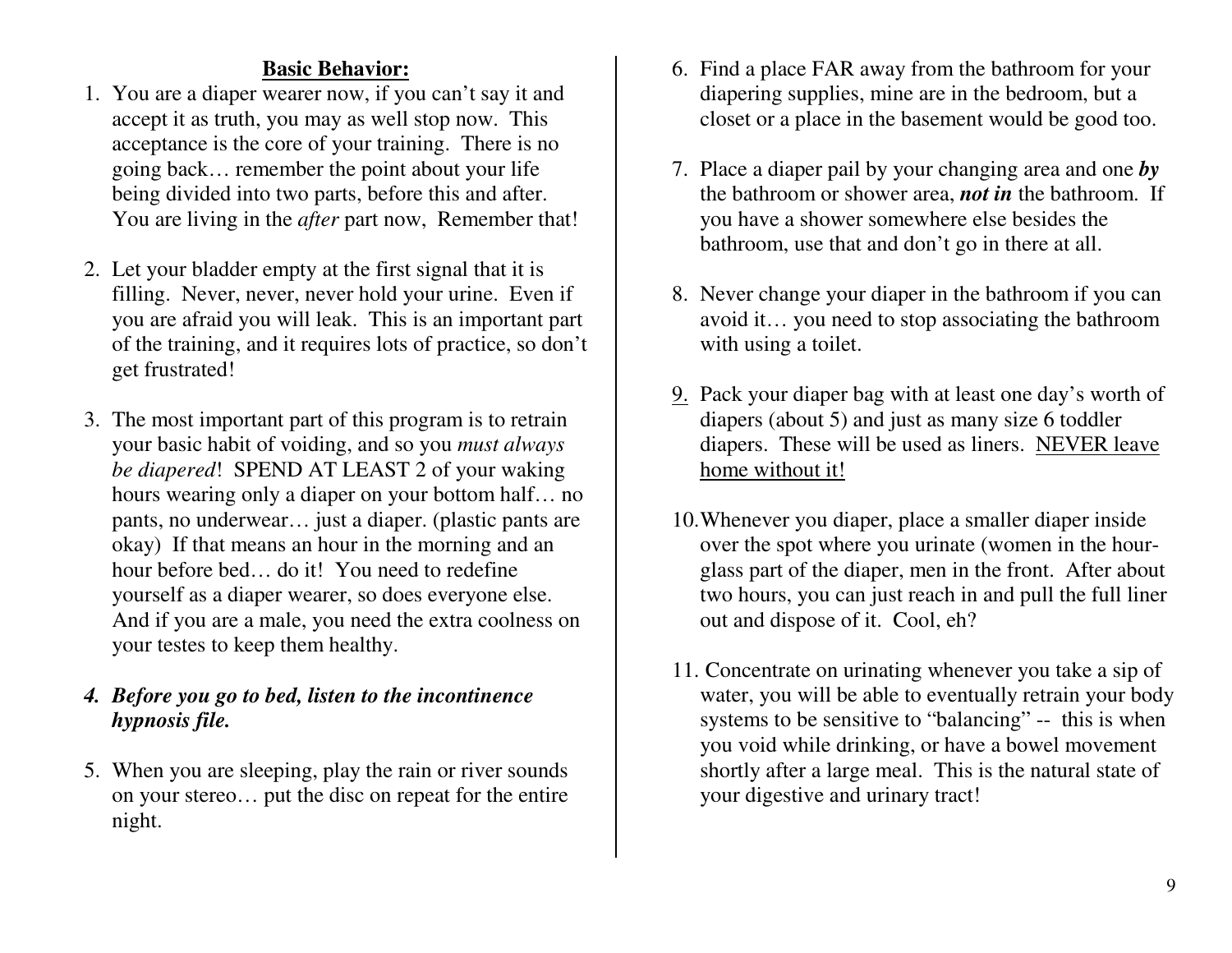- 12. Let your diaper get wet! Some people feel the comp ulsion to chang eas soonas thediap er g ets alittle wet, DON'T! A wet diaper on shaved skin will help you to wet more... there is an actual reflex that promotes wetting when the perineum is warm and w et. In fa ct, th at b rin gs us to #13
- 13. Sha ve all p ubic hair off!
- 14. If you cannot wet, pour  $\frac{1}{2}$  cup of warm water into the front of your diaper, this will help a lot! Stop doing this after you get into the swing of things during the day but continue doing this before you go to bed until you reach the six month mark!

#### **Eating andDrinking:**

These steps must be followed! These foods will loosen your bowels and help your body regulate the new state of water balance! Remember, your body is changing!

#### <u>When you wake up:</u>

- $\bullet$ • In addition to your regular breakfast, you should
- Drink coffee, tea, or something with caffeine.
- Drink at least 8oz of water
- •Eat a bran or oat based cereal (oatmeal with brown sugar is the best bet)
- $\bullet$ E at a n ap ple

#### For a snack:

•Have yogurt, this will keep your bowels regular and will actually makey our b.m. smell less.

• Drink another 8oz of water.

#### For Lunch:

- In addition to your regular lunch, eat a banana and a handful of almonds. (Almonds will help your bowels-and for men, almonds contain arginine, an antioxidant that will help your testicles and willy handle the heat of being wrapped in a diaper all the time.
- •A glass of cranberry juice.
- Drink another 8oz of water.

#### For a snack

- Drink a cup of catnip tea with honey. This will relax your bladder muscle and make it harder to hold your urine.
- A handful of blackberries

#### For Dinner

- In addition to your regular Dinner, eat something with soy in it (tofu or soybean oil) or one teaspoon of olive oil.
- Drink at least 8oz of water

#### 2 hours before bed

• Drink at least 8oz of water

#### <u>Before you lay down to sleep:</u>

• Have a bowl of watermelon. Watermelon is water in reserve, that is, it digests and provides more liquid to be evacuated. It is also a diuretic.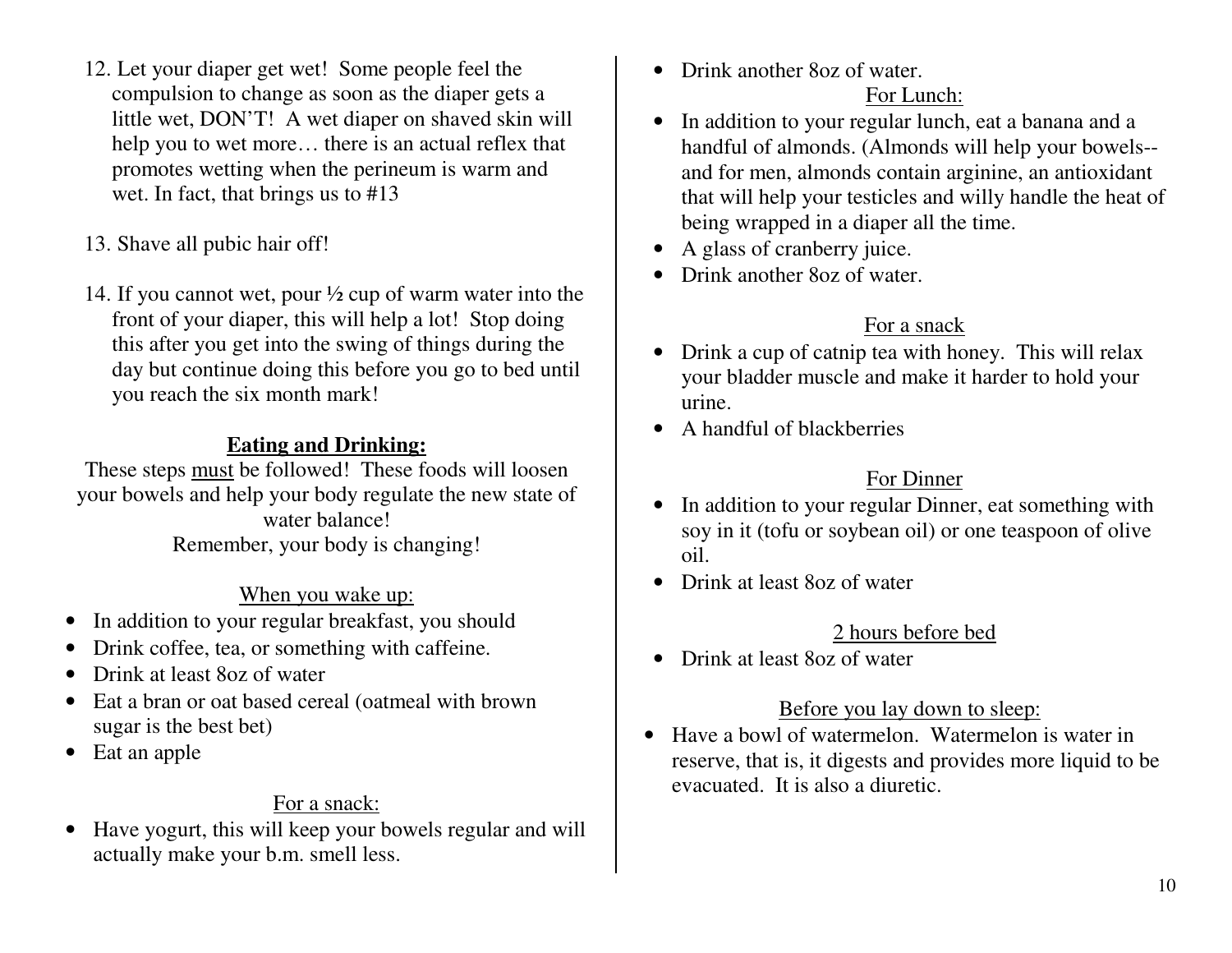#### **<u>Diapering, Changing, and Cleaning:</u>**

- $\bullet$ • If you can help it, never change in the bathroom. You n e e d to sto p asso ciatin g th e b ath r o o m with toiletin g. Think of it as the shower room instead, maybe a place to brush your teeth. If you can avoid going in there at all, that is best!
	- ALWAYS dry off between changes, carry a small terrycloth towel to be laundered. If you can wash with a baby wipe, then dry, then powder, that is best!
	- Double up those diapers... that is, use the toddler size 6 as a doubler inside the adult brief.
	- In the shower, scrub your skin with the loofah. It will be hard at first, but you get used to it and your skin will toughen faster. Remember, the skin is now exposed to harsh chemicals more than it has been for many years.
	- Shave the diaper area every day after the scrubbing with the loofah. This will help get a closer shave, and will keep those nasty bacteria from giving you infections.
	- Keep the diaper legs loose, tight diapers are harder for men to wet in, I d on't knowwhy, b ut they ar e. Keep that diaper loose!
	- Use powder after the diaper has been put on. Pull out the front and sprinkle it in. This will keep the tapes from getting powdery and not sticking.
	- When you begin messing your diapers with BM, change as soon as you can. Not only will you be smelly if you don't, but the feces contain agents that cause skin breakdown and hemorrhoids. If you've never had a hemorrhoid, consider yourself very lucky.

•Soak in a hot baking soda bath at least once a week to keep skin from developing an odor. The more soaking baths, th ebetter, th oug h.

#### <u>Sex, Sexual Encounters, and Naughty Bits:</u>

- 1. Shave your pubic hair and as much of the area around your diaper area as you can. Use the loofah to scrub the entire area before you shave, and **use the conditioner** as shaving lubricant instead of shaving cream. This will help prevent a rash.
- 2. Ever y day y ou sh ouldr e-shave. Make this p art of your daily shaving routine, for the ladies, just shave up more when you shave your legs... for the gents... well you may want to have a separate razor for your face... some of the bacteria that is okay on the skin near your willy will cause acne on your face. Do **not tradeoffwith th erazors.**
- 3. Before bed, men should masturbate to clear the chance of nighttime erections (you can't pee through a stiffy, rig ht?) th e lotio n will also k e e p y o u r sh a v e d areas soft.
- 4. Do not have diaper sex every time. This sounds like it's d e fe atin g th e p u r p ose, rig ht? T hin k ab o ut this, though: you wear diapers full time, if you saturate every part of your existence, you will get bored. I'm not saying never do it, but not every time!
- 5. You will notice that after a few months your genitals get more sensitive to air and temperature. This has led to better sex for me, I'm not sure how that will a ffe ct th e la dies, th o u g h.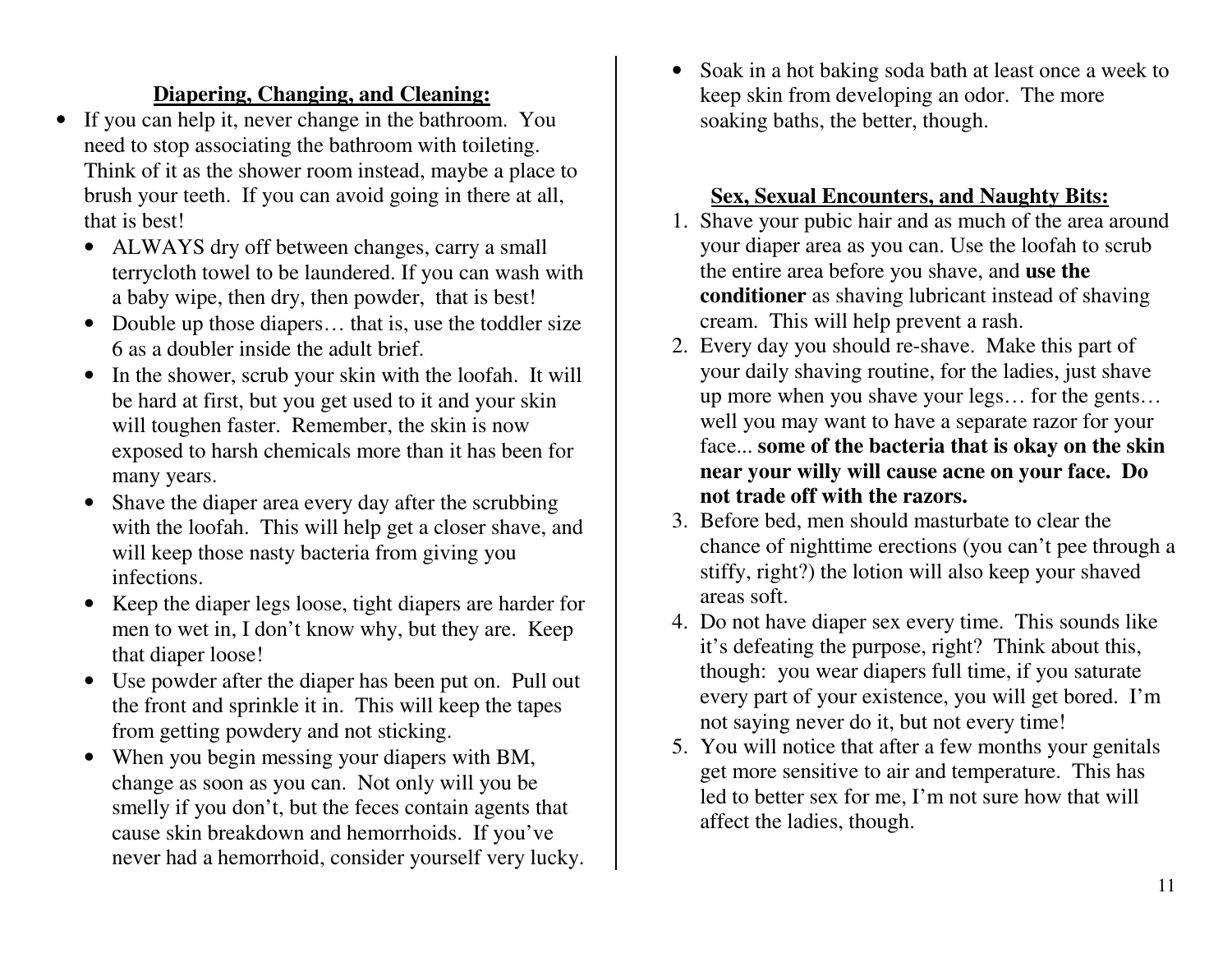## **8Day Wetting: How to begin**

MOST IMPORTANTLY: take no water pills or other drugs to try to attain day wetting!

Day wetting involves an interesting paradox, you want to focus on wetting and practice letting go, and at the same time you want to let it happen without thinking about it too much.

The amount of water you are now drinking will ensure that you should be able to pee all through the day. If you can't pee in your diaper, you will need to practice in front o f a toilet <sup>u</sup> ntil y o u c a n.

After you have mastered the task of peeing in a diaper standing, you should practice wetting while laying down or reclining, walking, talking, and sitting in a car.

You should be able to wet in almost any position before you expect to stop noticing that you are doing it. Remember the muscle memory segment in chapter 3?

Contrary to what some web sites will tell you, you will need to bear down to start the flow until you get used to wetting. This is not something you should continue forever, h owever.

After you can comfortably start and stop without much thought or effort, you will stop bearing on your own. (I n e e d to d o it <sup>m</sup>yself o c c asio n ally, still)

A kink in your urethra (if you are a male) can cause problems which require a bit of readjustment. I have problems sometimes when driving because of the p r essur e on th e p e rine uma ndur ethr a … to e ase the pressure, try to raise your bottom off of the car seat and bear down; the urine should start to flow shortly after.

If you cannot achieve a good flow while driving or sitting in a car, you will need to practice! Remember; think first, muscle memory later!

After a time (usually three weeks) you will be urinating freely enough to stop paying so much conscious attention to it.

The bladder neck needs to shift slightly and the sphincters will need to become less tense before you can wet freely.

#### **Practice relaxed sphincter tone!**

When you wet, your bladder contracts and your sphincters relax to let the urine flow. The next time you wet, notice how you relax and unclench those muscles.

When potty trained, we learn to clench those muscles after finishing and walk away. What you want to do is achieve a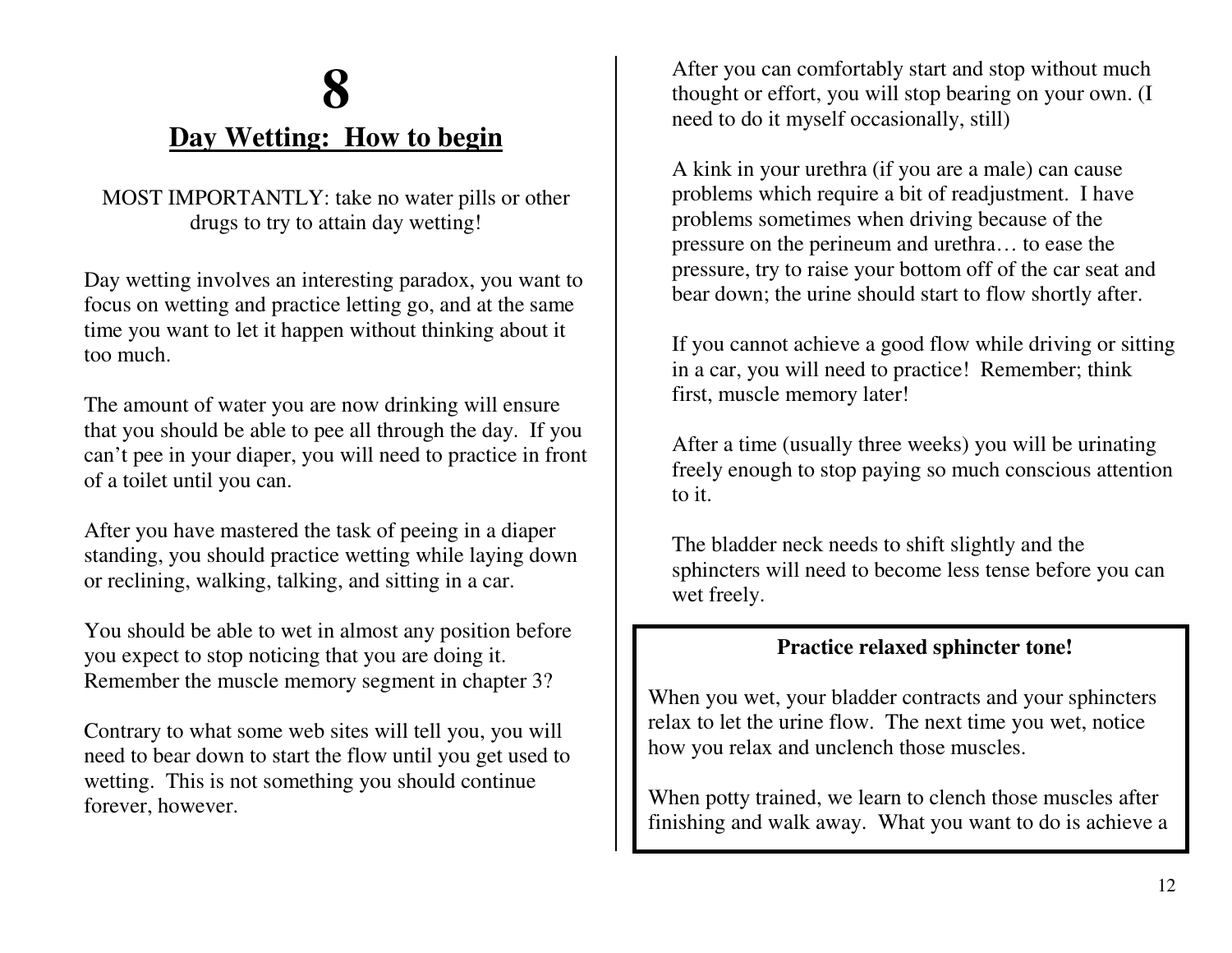state in these muscles of constant relaxation.

**Try this**: The next time you wet, don't clench after you are done. This will take time because it is almost a r e fle x fo r m ost p otty tr ain e d a d ults. T r y to h old th at r ela x e d state as lo n g as y o u c a n.

#### **Re ve r s e Ke g aling.**

Youwant rela**x** edsp

The kegal exercises are designed to strengthen the sphincters, what you want to do is drastically weaken them.

Find that relaxed state you had after urinating and whenever you think of it, release the tension in your sp hin cte rs. Y o u sh o uld fe el alm ost a d r o p se nsatio n as everything lets go. You may urinate at this point, you ma y n ot. T h at isn't th e p oint.

> hincters

## **9Night Wetting**

at all tim

es sowheny our

The secret of learning to wet the bed and wet while asleep centers on relaxation of your bladder and peeing while in reclined positions. You should be able to pee without really moving from the relaxed position in which y o u a r e la yin g.

Well, how can you do that? Here's how: we practice!

The first thing you will want to do is drink as much water as you can, almost a gallon if you can stomach it. Try four or five good glasses if not.

Wait about 20 minutes and then strip down to nothing and get in the bathtub without any water and lay down.

Soon you will get the urge to pee. Shift and move until you find that perfect position and let go. You should h a v e a b o ut a n h o u r d u rin g w hic h y o u r bla d d e r will fill and you can force the pee out in different positions, find the best one and keep practicing.

You will need to weaken the muscles and shift the alig n m e nt o f y o u r sp hin cte rs in o r d e r fo r th e u rin e to flow better lying down. This takes about a week of this exercise to get right.

I find that bringing a bottle of water and drinking every time I wet helped with the reflex training and genuinely



sp e d u p th e p r o c ess.

The flopped-frog position works b est fo r m e. I just lie o n m y b a c k a n d flo p m y b e nt k n e es out.

At night you will want to double diaper, because nothing sucks more than waking up cold and wet and in need of a diaper change at 3am!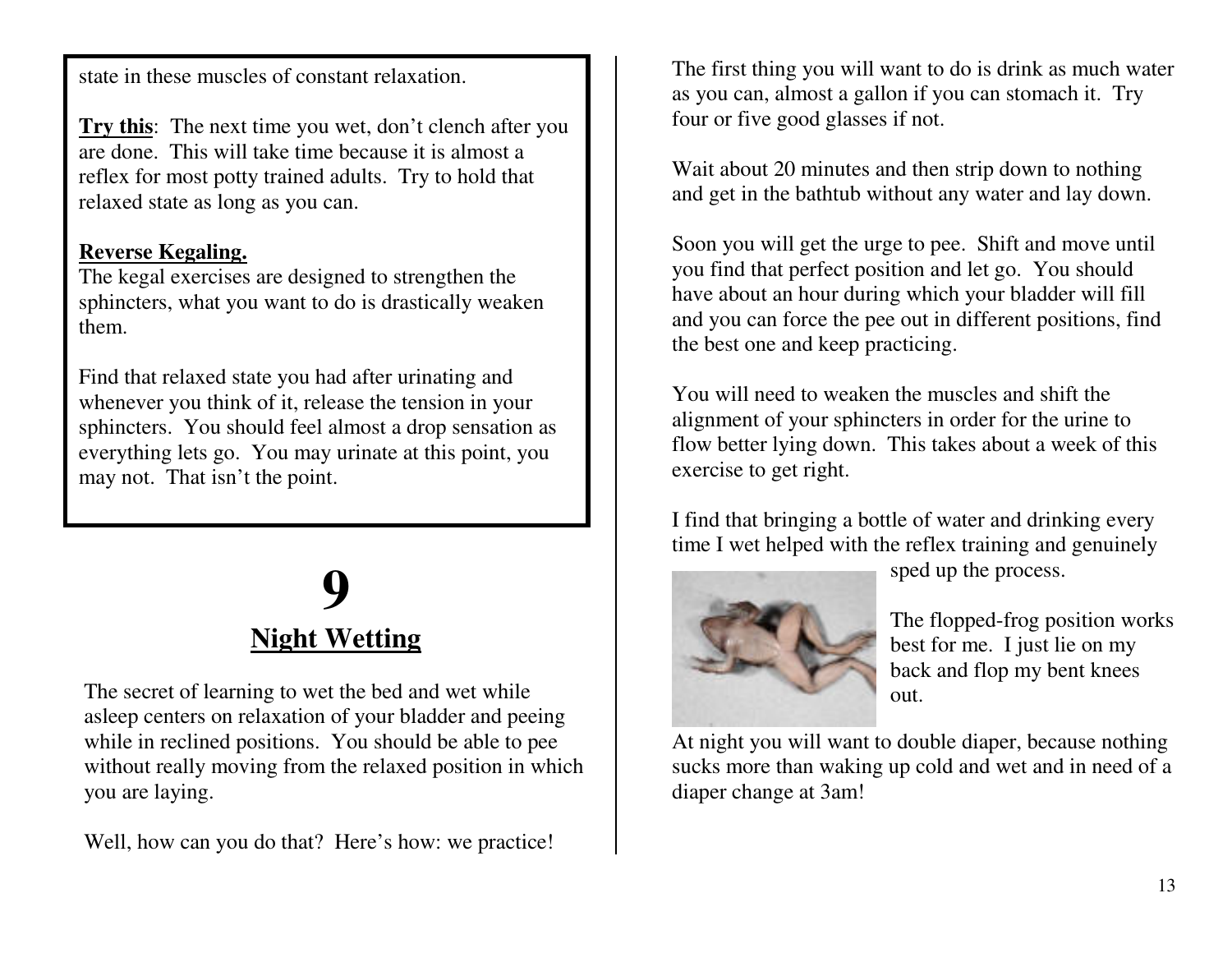This is where the larger diapers you bought from your "day one" list <sup>c</sup> ome inhandy.

Take the smaller diaper (the one that normally fits you) a n d c ut fo u r r o ws o f o n e in c h slits in th e plastic to allo w liquid flow through.

Put the diaper on and then put the larger size over the smaller one.

Put on your plastic pants and immediately wet the diapers. If you can't wet right now, go to the sink and g et a h alf c u p o f w a r m w ate r a n d p o u r it into th e fr o nt o f y o u r diap e r.

When you get the urge to wet, move into the wetting p ositio n y o u fo u n d in th e b athtu b a n d let lo ose.

Try sleeping with a body pillow between your knees until you get used to the bulk of the extra diapers.

You may need to push to start the flow of urine when in a la yin g p ositio n.

Sometimes the male prostate will swell due to certain medications like Benedryl or NyQuill. Pay attention to your anatomy! If the indications on the back of the drug bottle suggests that people with prostate problems shouldn't take that particular medicine, you shouldn't take it either!

You probably won't have any success with sleep wetting for at least six months, so don't get frustrated! You will move through three basic stages before you can wet in y o u r sle e p:

- 1. You will wake, shift into position, and wet, then go back to sle ep. At this sta g e, r emember todrinkwater while wetting—reinforce that reflex!
- 2. You will surface a little bit from sleep, wet, then go b a c k to sle e p.
- 3. You will wake up a little bit and realize you are wetting, and go back to sleep before you stop.

Shortly after sage three, you will stop waking up at all. At this point, if you sleep without a diaper on, you will p r o b ably w et th e b e d a n y w a y.

### **10**

## **Bowel Incontinence:** Not for the faint of heart!

#### <u> Very Important: Do not abuse chemical laxatives to</u> **<u><b>try to achieve bowel incontinence!**</u>

This is something you really want to consider before proceeding, there are pros and cons to fecal incontinence that must be thought out before you decide to make it habit.

O n th e plus sid e, y o u will h a v e n o n e e d fo r th e toilet at all. Period. You will never be tempted to use the toilet when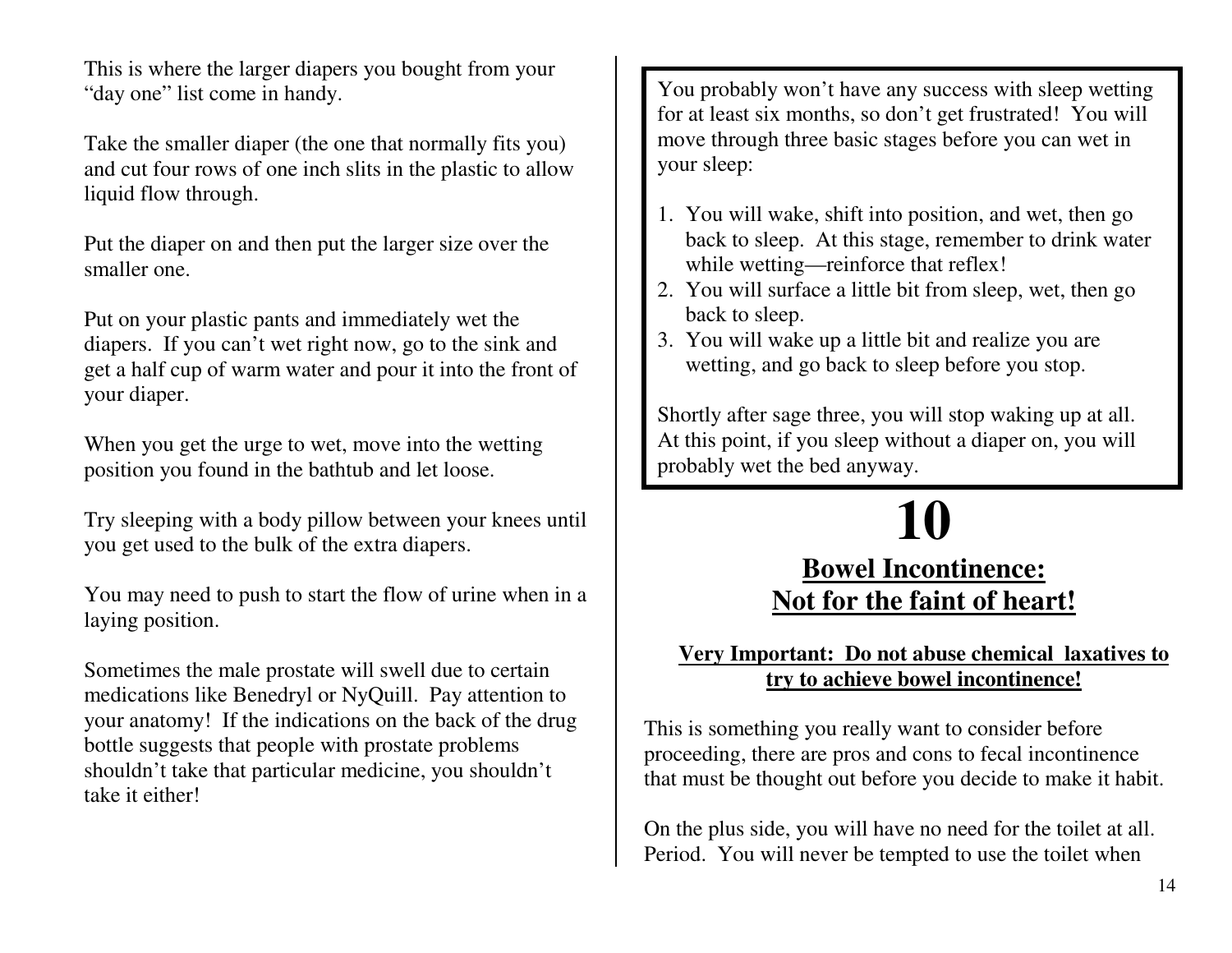you take down your diaper to have <sup>a</sup> BM, there will no need for you to undo your diaper and then refasten it when you are done. The list of pros goes on and on.

But it does ge<sup>t</sup> <sup>a</sup> bit smelly. And you have to change as soon as you can or you may ge<sup>t</sup> <sup>a</sup> nasty rash. And if you don't wash up, you may ge<sup>t</sup> <sup>a</sup> hemorrhoid or two.

But on the plus side again, your body can adjust totally to the way it was meant to be, voiding in rhythm with your true body clock.

You will find that, after <sup>a</sup> few weeks of unrestricted voiding in combination with the diet I provided, that you are having about three small BMs per day, all coming between ½ and 1½ hours after you eat.

Your colon will become healthier than it has been in <sup>a</sup> long time as your body moves in to <sup>a</sup> harmonious rhythm of automatic voiding.

To fill your diapers, you will need to practice first. Yes, that practice thing again! You are learning <sup>a</sup> new way to evacuate… you need to ge<sup>t</sup> this into muscle memory, so you will have to play with it <sup>a</sup> little to find the best position to void.

To start, you should wait until the urge to void strikes you and remain standing. Let the urge build to <sup>a</sup> momentous pressure and then bend slightly at the waist and push. If you are having problems with hard stools, you will need to drink more water.

Eventually you will reach the stage where your stools are consistently soft, and voiding will be less trouble. At this point you can wait and the automatic muscle contractions will take over.

Your bowels have muscles that push the wastes through your intestines as water and nutrients are absorbed, we ge<sup>t</sup> the urge to void when the end of the line is reached and the muscles are still moving the wastes foreword.

You can simply stop clenching, like in chapter nine, and the muscles will gently push the soft BM out into your diaper. I call this the "body reflex push" because your colon pushes the feces into your rectum and you don't use your abdominal muscles to evacuate at all, it's letting the involuntary muscles do all the work. It feels really different from <sup>a</sup> regular BM.

It is truly <sup>a</sup> strange experience to fill your diaper without conscious pushing, and it feels quite different than the squatting and pushing we have been trained to do.

This soft, automatic emptying of your bowels is what you want to happen every time; you should wait for the bowels to empty themselves if you can.

The more you can let it happen on its own, the closer you will be to training yourself to not notice. Remember muscle memory!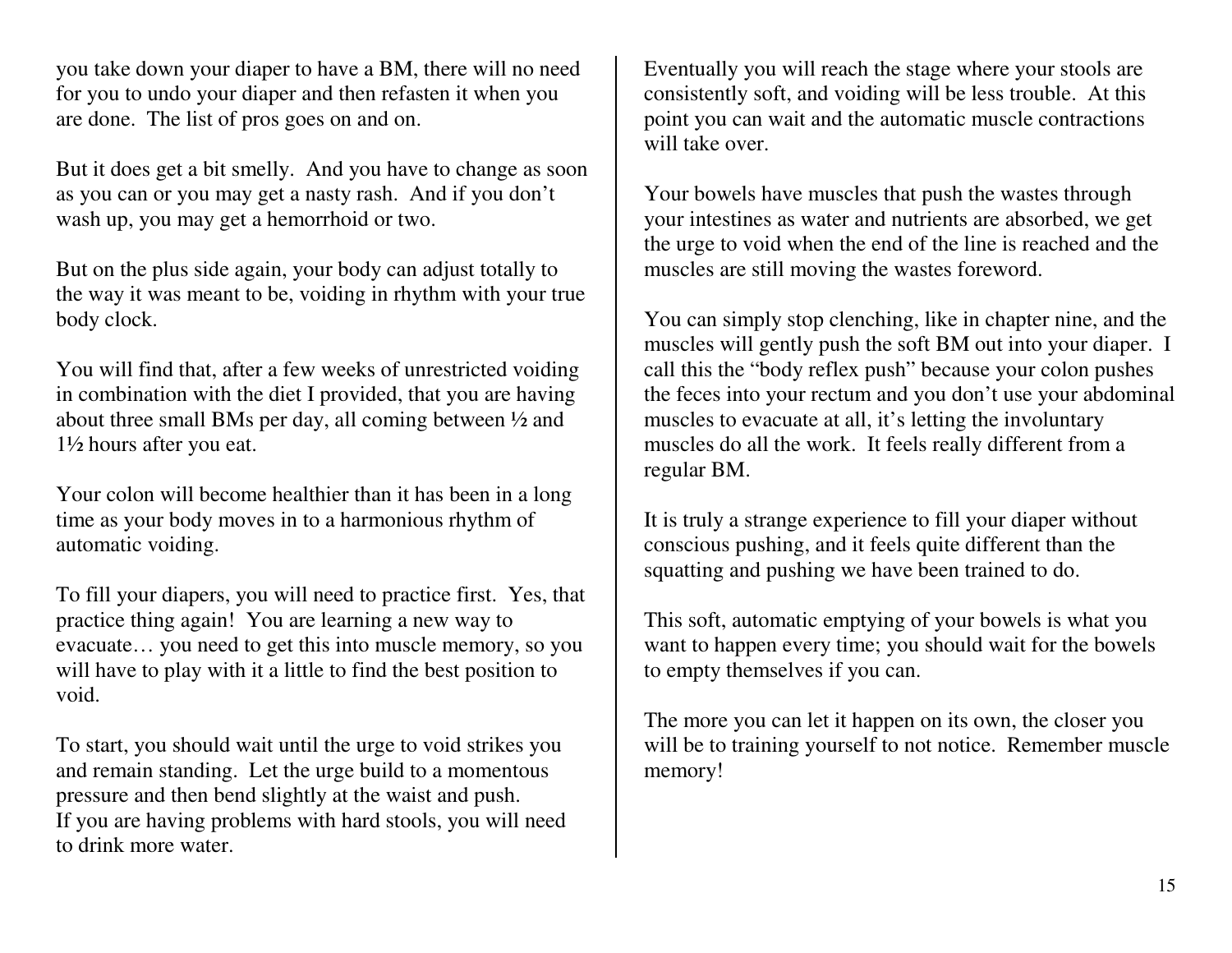If you want to lose control of your bowels, you must allow your body to defecate as soon as you feel the urge. Eat plenty of watermelon and almonds to soften your stools.

In periods between meals, the colon is generally inactive. Following a meal, colonic motility increases significantly, due to signals propagated through the enteric nervous **system - the so called <b>gastrocolic and duodenocolic reflexes**, manifestation of enteric nervous system control. In humans, the signal seems to be stimulated almost exclusively by the presence of fat in the proximal small intestine (well, some people find this interesting). Additionally, **distension of the colon** is a primary stimulator of contractions.

S e v e r al times e a c h d a y, <sup>m</sup> ass mo v e me nts p ush fe c es into the rectum, which is usually empty. The gastrocolic reflex mentionedabove is <sup>a</sup> stimulus for this. **Distensionof therectum stimulates the defecation reflex**. This is largely a spinal reflex mediated via the pelvic nerves, and results in reflex relaxation of the internal anal sphincter followed by voluntary relaxation of the external anal sphincter and defecation.

In humans and "house-trained" animals, defecation can be prevented by voluntary constriction of the external sphincter. When this happens, the rectum soon relaxes and the internal sphincter again contracts, a state which persists until another bolus of feces is forced into the rectum.

# 1

## $\begin{array}{c|c} 1 & 1 \\ 1 & 1 \end{array}$ <u>**Charts and journaling: What to expect**</u> <u>when you're expecting – a twelve month</u> **b r e a k d o w n.**

Keep a journal of your progress; it would be a great service to the people who are following this plan if you can think of a way to make it work faster or better! It will also be of interest to you later to see how far you have progressed.

This chart is the result of my year one journal. Your experience may be very different, or quite similar. This is just <sup>w</sup> h at ma y h a p p e n if y o u follo wmy pla n.

I have noticed that a lot of little changes occur during the first four months, and because you are more excited, they all seem earth-shattering. At about month four, a leveling off where nothing else seems to change will occur.

This plateau doesn't mean that nothing is changing, on the contrary, you are reinforcing the new toileting habits and the muscles are weakening at a much faster pace during this time. Although it may not be obvious, more is happening now than during the first three months, don't get frustrated! You are combating years of training and unconscious bladder and bowel holding habits.

#### Month One

- Learn how to wet and mess your diaper in any position
- •Get frustrated and embarrassed a lot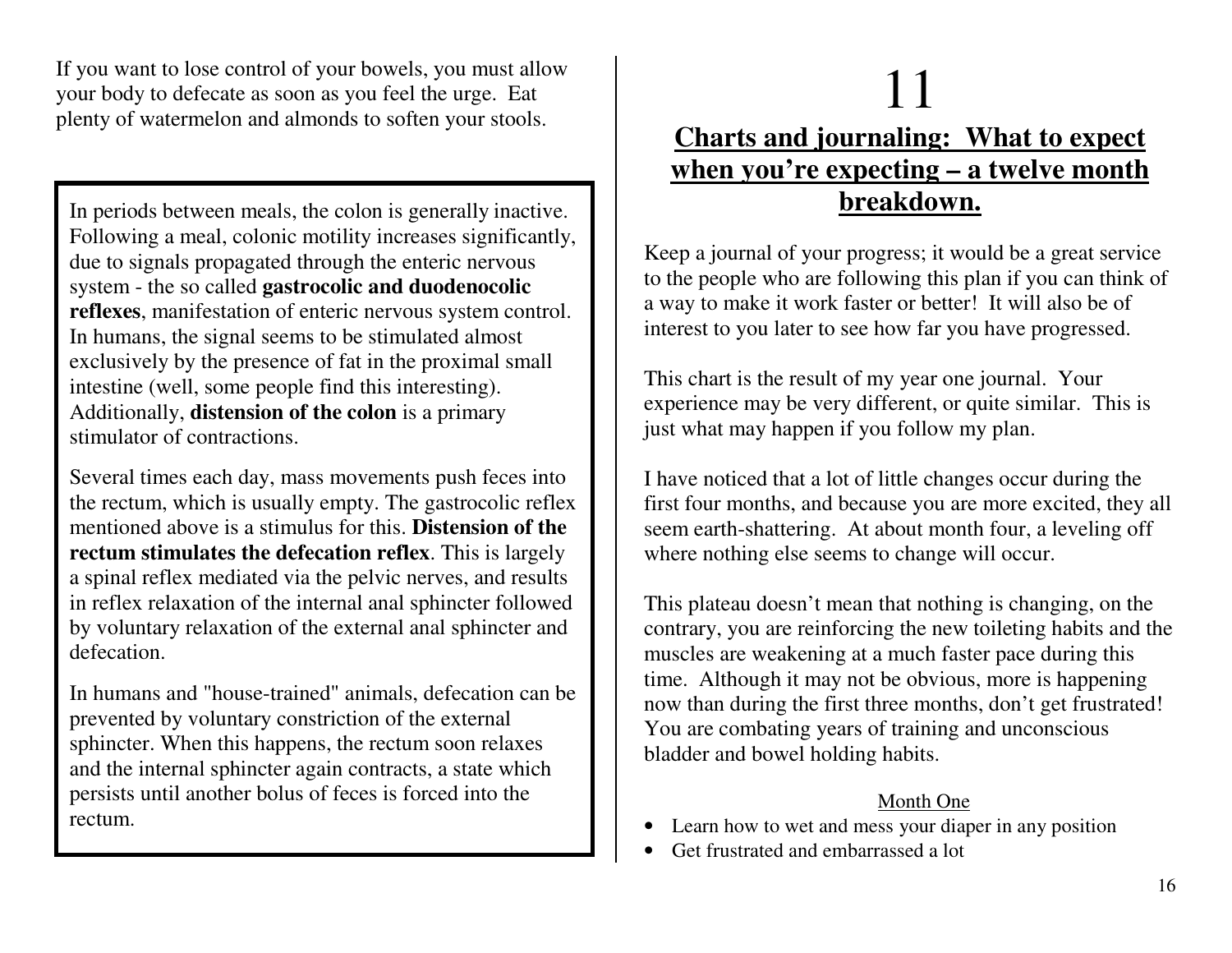- $\bullet$ • Want to quit
- •Experience first body reflex push b.m
- $\bullet$  Adjust your attitude about who you are and why you are wearing
- Decide it'd be easier to do it if you have help and find a coach, or at least someone to tell about what you're doing.

#### Month Two

- •Notice you are wetting after you start
- •• Become bolder when changing in public
- $\bullet$  Hypnosis files start to kick in and you accep<sup>t</sup> your diapers and start to think of yourself as <sup>a</sup> diaper wearer instead of just someone who is wearing one "for now." A sense of permanence starts to form.
- Get frustrated and spend some time out of diapers, then ge<sup>t</sup> mad and return to them.

#### Month Three

- $\bullet$  Barely wake up when wetting, but still will not wet the bed if you attempt to go without <sup>a</sup> diaper.
- $\bullet$  Barely notice when you are wetting your diaper, but will not wet if you attempt to go without <sup>a</sup> diaper.
- $\bullet$ • Reflex push b.m's are getting more frequent and much easier to achieve.

#### Month Four

- •• Not much new
- •Things start to seem routine
- $\bullet$ • Easier to wet in any position

#### Month Five

- •• Not much new
- •May not notice when you begin to have <sup>a</sup> bm
- $\bullet$ Sleep wetting getting much easier

• Frustrated because you are on the plateau before the big drop

#### Month Six

- Not much seems to be changing, you still seem like you have control over your bladder and bowels, and may even still wake up with the urge to pee, but things are changing!
- Your bladder has shrunk to half its previous volume
- You may find that you pee almost every half hour. If you stopped wearing at this point, you would find that you have <sup>a</sup> severely diminished bladder size and urinary frequency.

#### Month Seven

- Wake up wet and don't remember doing it
- $\bullet$ Get surprised by <sup>a</sup> bowel movement
- $\bullet$ • Find yourself in a wet diaper and not remember doing it
- $\bullet$  Go without <sup>a</sup> diaper and not have any incontinence at all and ge<sup>t</sup> mad
- Find that you still have sensation and the urge to pee and b.m some of the time.

#### <u>Month Eight</u>

- More and more wet nights, but still some dry or voluntary nights (3 per week wet)
- You still realize when you have a semi full bladder most of the time, but you wet without voluntary permission most of the time
- BM still noticeable

#### Month Nine

- More and more wet nights, but still some dry or voluntary nights (4-5 per week wet)
- Day wetting is barely noticeable
- BM still noticeable, but becoming more reflexive every day you could probably stop them if you clenched.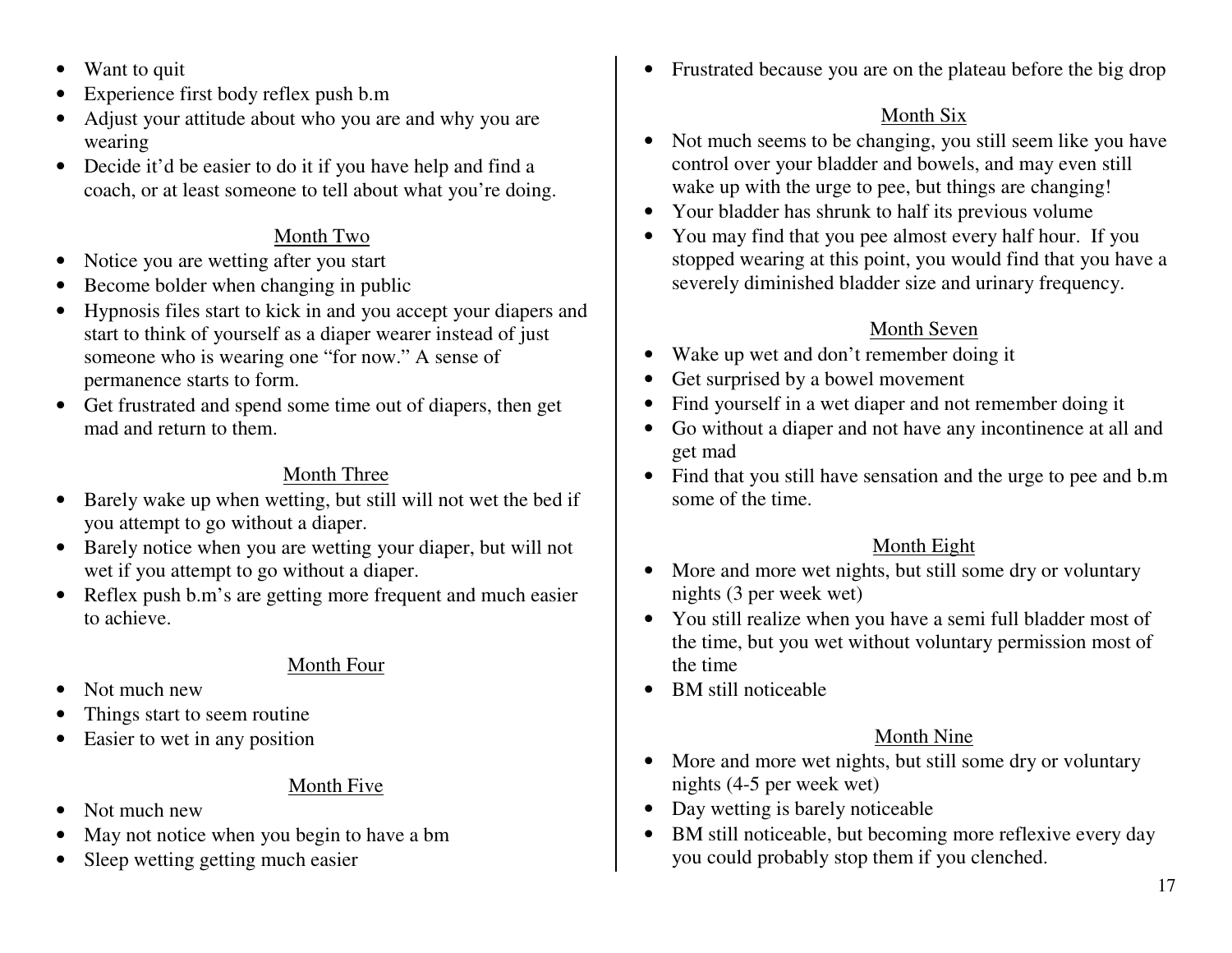#### Month Ten

- $\bullet$ M ore a n d m ore w et nig hts, b ut still so m e dry or v olu ntary nights (5-6 per week wet)
- Day wetting is happening without you noticing most of the time.
- BM still noticeable, but becoming more reflexive every day, you could probably stop them if you clenched.

#### Month Eleven

- •alm ost e v ery nig ht is a w et nig ht, <sup>w</sup> h ere y o u d o n't w a k e at all
- •almost e v ery wettin g is <sup>n</sup> ot n otic e d u ntil th e v ery e n d, if at all
- •most bowel movements take you by surprise (you don't realize you are pushing until you are halfway done)

#### <u>Month Twelve</u>

- $\bullet$ Wet every night, will wet in sleep regardless to whether a dia p er is worn or n ot.
- Will wet your pants without a diaper most times, but clenching will still get you to the bathroom if you move q uic kly.
- Most bowel movements take you by surprise (you don't realize you are pushing until you are halfway done)
- Your bladder now holds about four oz before you get that urg e (if y ou try to hold it or if y ouhaveakinkedurethra…like sitting the wrong way.)

IF you've come this far, congratulations! You are now where I was when I started writing this manual! You are in good company!

# **12**

## <u>How to Combat the Yucky Stuff: Rashes,</u> <u>yeasts, hemorrhoids, impotence, and</u> **in fe c tio n s**

These things are enough to make you want to quit the program, and if you have a good reason and no hope, then it's an easy out, but you don't want to quit. Right?

You can easily undo month's worth of reprogramming in just a few days. Fight the urge to give up and use these simple strategies instead!

#### **RASHES**

Not washing as often as you should, are you? Most diaper rashes are caused by overexposure to the ammonia produced by standing urine. This causes skin breakdown and blemishes.

A surprising number of different entities fall under the label o f diap e r r ash:

• Friction rash. This is the most common form of diaper rash, and affects almost all diaper users some time. It is most common on areas where friction is most pronounced, such as the inner thighs, or under the elastic of diapers that are too tight. It comes and goes quickly, and responds well to frequent diaper changes, airing out, and protective barriers.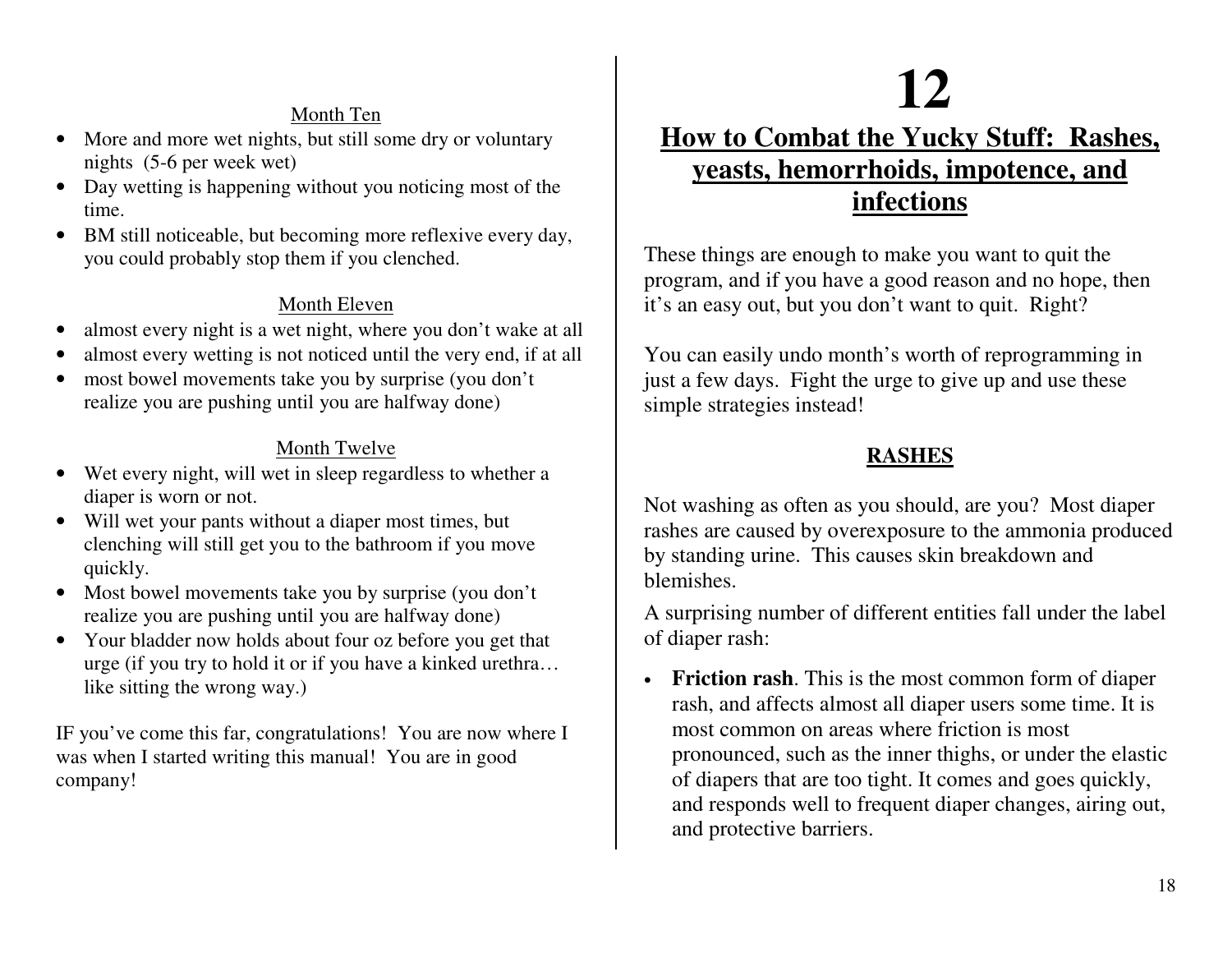- •• Irritant rash. This is most conspicuous on the exposed areas, such as the round part of the buttocks. It tends to spare skin folds and creases. It's generally the result of contact with sto ol enzy mes or ir ritants suchas harshsoaps, baby wipes, detergents, or topical medicines.
- •• **Allergic rash.** This may occur in combination with an ir rita nt r ash o r b y itself. It is also mo r e c o mmo n o n exposed areas. The skin looks like poison oak.
- Intertrigo. Moist heat causes this common type of diaper rash that occurs deep in the skin folds. The involved skin looks thin, as if it has lost several layers.
- Seborrhea rash. A salmon-colored, greasy rash with y ello wish sc ales c h ar a cte riz es this diap e r r ash th at is also worse in the skin folds.
- **Psoriasis.** This stubborn rash doesn't necessarily look distinctive. Other sig ns of pso riasis usually accomp any the diaper rash, though, such as pitting of the nails or dark red areas with sharp borders and fine silvery scales on th e trunk, fa ce, o r scalp.
- A number of rare diseases such as congenital syphilis, histiocytosis X, zinc deficiency, Wiscott-Aldrich syndrome, acrodermatitis enteropathica, or Jacquet's dermatitis all cause characteristic diaper rashes. These are extremely uncommon, but should be considered in prolonged, severe rashes that are unresponsive to the appropriate therapy.

Skin wetness is the common denominator underlying the various causes of diaper rash. Even skin lesions of systemic illnesses tend to concentrate in areas where the skin is already damaged (the Koebner phenomenon).

Urinary wetness increases skin friction, raises the skin pH, makes the skin less cohesive, and makes it more permeable. These effects combine to intensify the action of stool enzymes or other irritants that then inflame the skin. In all the above diaper rashes, the outermost layer of skin -stratum corneum -- has been damaged.

With this protective layer breached, it is easy for microorganisms such as yeast or bacteria to invade the inflamed skin. This makes the rash worse and less responsive to usual treatments.

Wash more often, change your diaper more often, and use powder with every change!

Petroleum jelly is also helpful, and if you want, you can slather your entire bottom half with it every time you change u ntil th e r ash g o es a wa y!

#### **YEASTS**

Are you taking antibiotics? Yeasts can take over if you are taking strong antibiotics. Try acidophilus supplements from your local heath food stores. If they don't work orally after a few days, crush a tablet into a fine powder and mix it with petroleum jelly and apply it directly to the infected area.

Yeast is by far the most common type of organism found in a diaper rash. The organism is quite prevalent and thrives in wa r m, m oist skin. Ye ast in v olv e me nt sh o uld b e susp e cte d in any diaper rash that has not improved dramatically with 72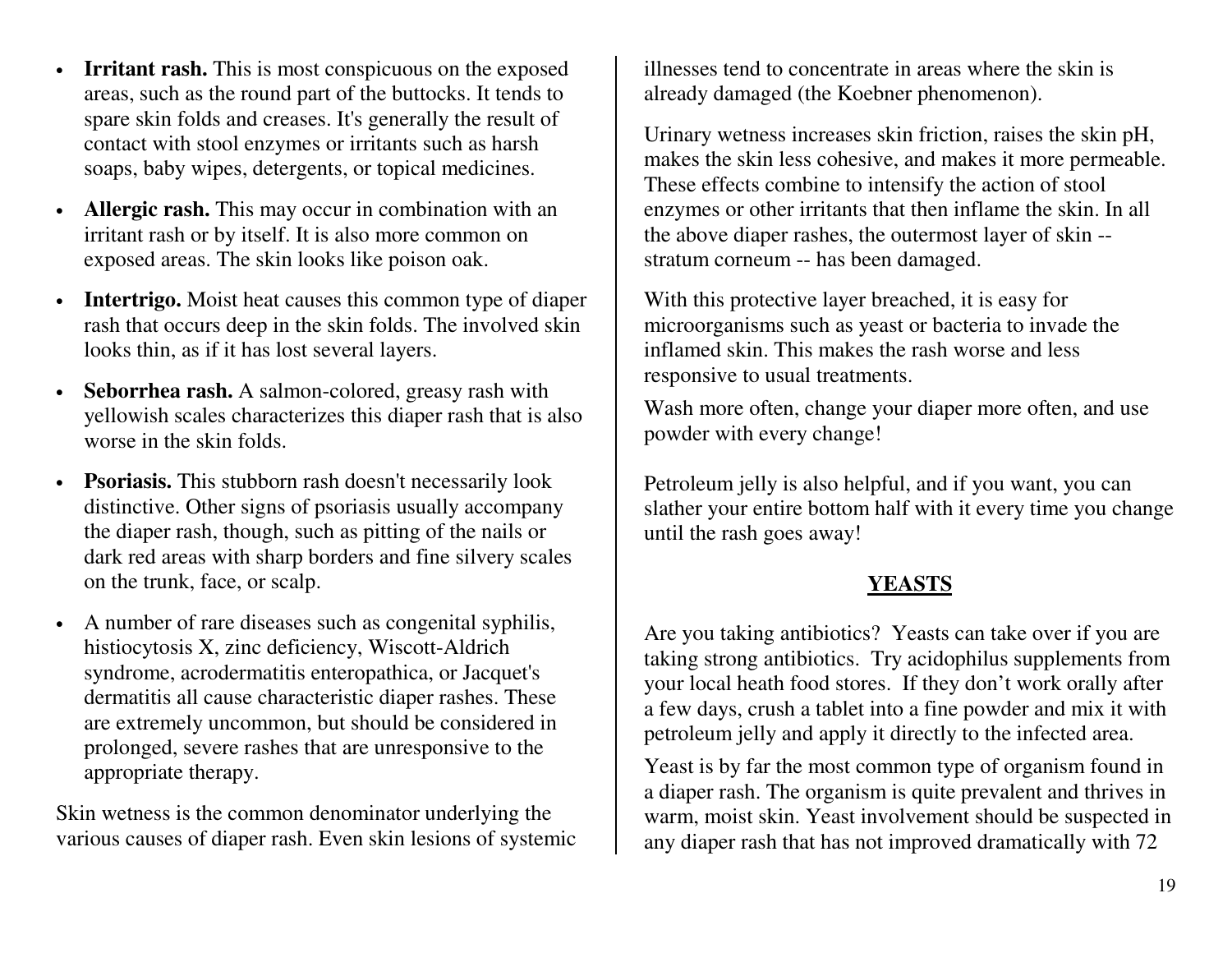hours of appropriate therapy. Current or recent antibiotic use makes a yeast infection even more likely, since this reduces the amount of the skin's 'good' bacteria that fight infection. Classically a yeast rash is beefy red with sharp raised borders and white scales. Small satellite lesions surround the main rash. Even without the classic pattern, however, yeast is often present.

Try adding a cream such as Lotrimin AF to your usual diaper rash regimen. Continue air drying and applying a protective layer such as Desitin over the Lotrimin. Washing with warm water may also be helpful. If the rash has not improved within 72 hours of this treatment, it is probably still a yeast infection, continue treatment.

#### **HEMORRHOIDS**

You haven't been washing like I said, have you? Your hemorrhoids could be caused by not changing your diaper often enough or not cleaning well enough after you have filled your diaper.

For prevention, you should always keep your anus clean and covered with a layer of petroleum jelly or diaper rash ointment.

If you have one now though, read on.

Once you have determined what is causing your hemorrhoids, it's time to treat them. There are two treatment g o als: first, ta k e a w a y th e sy mpto ms (b u r nin g, p ain, itc hin g) and second, shrink the hemorrhoids.

- Sitz baths (soaking the rectal area in hot water, in a shallow bath) for 15-20 minutes, 3-4 times/day are a simple and effective treatment for both goals.
- Pain medicine should be used for aching, but burning and itching respond best to surface-acting creams and suppositories found in the next section.
- To shrink your hemorrhoids back down to normal siz e, to pic al m e dic atio ns a r e a g ain use ful.
- Cleanse the entire rectal area with warm water after each bowel movement and diaper change , and if c o nstip atio n is <sup>a</sup> n issu e, use a b ulk fib e r la x ativ e to so fte n sto ols. T his h elps elimin ate str ainin g with bowel movements.
- Many people use bulk fiber supplements daily to prevent recurrences of hemorrhoids. But remember, bulk fiber may take several days to work. If you have existing hemorrhoids and hard stools are already p r ese nt, y o u ma y wa nt to use a n imme diate-a ctin g stool softener and laxative to encourage elimination without straining and further aggravating your hemorrhoids.

Try these over the counter medicines to treat your hemorrhoids.

- **Aleve** (naproxen sodium 220 mg). Use this quick acting anti-inflammatory for the aching discomfort of severe hemorrhoidal flare ups.
- **Anusol HC cream** (hydrocortisone 1%). For swollen external hemorrhoids, brands containing